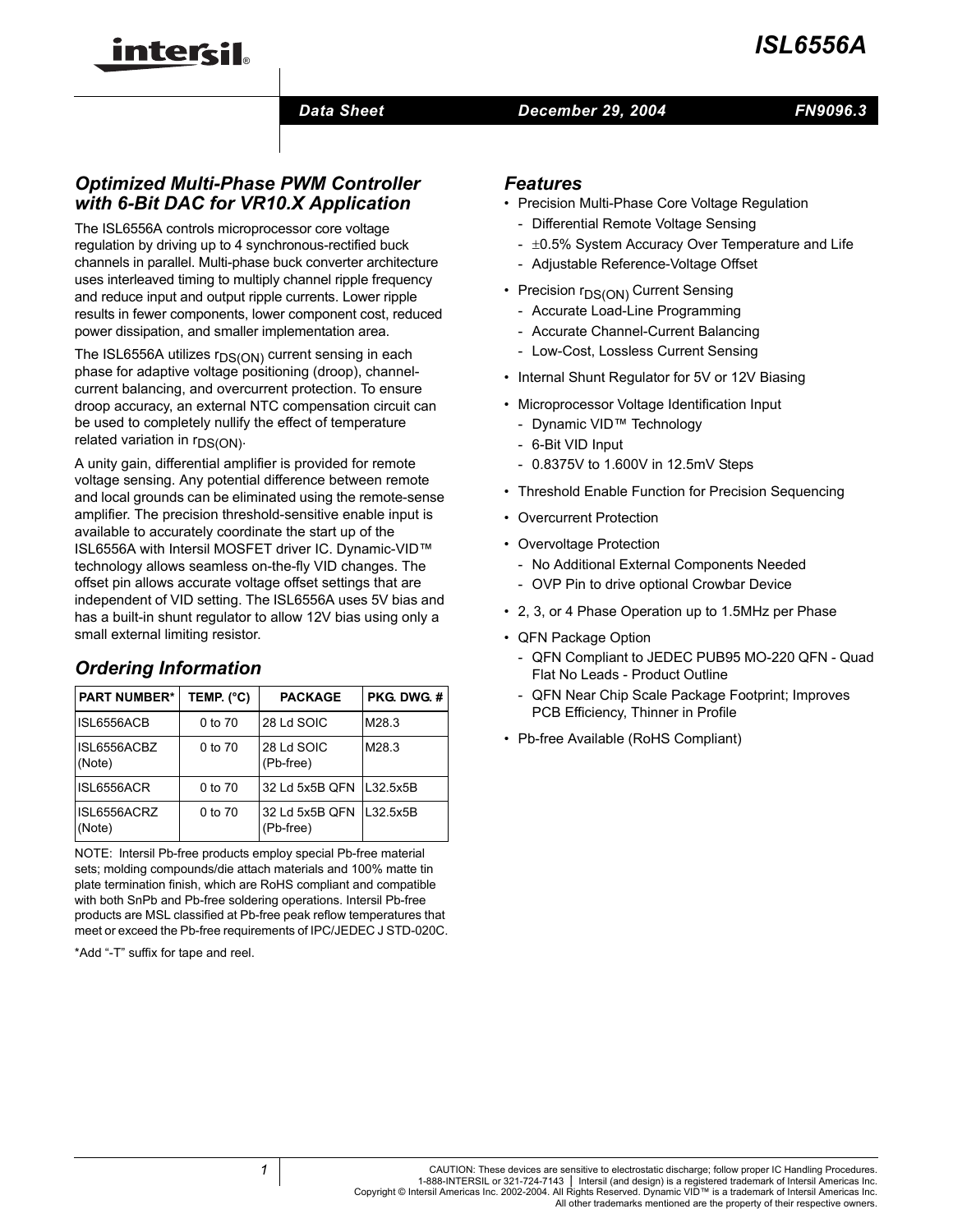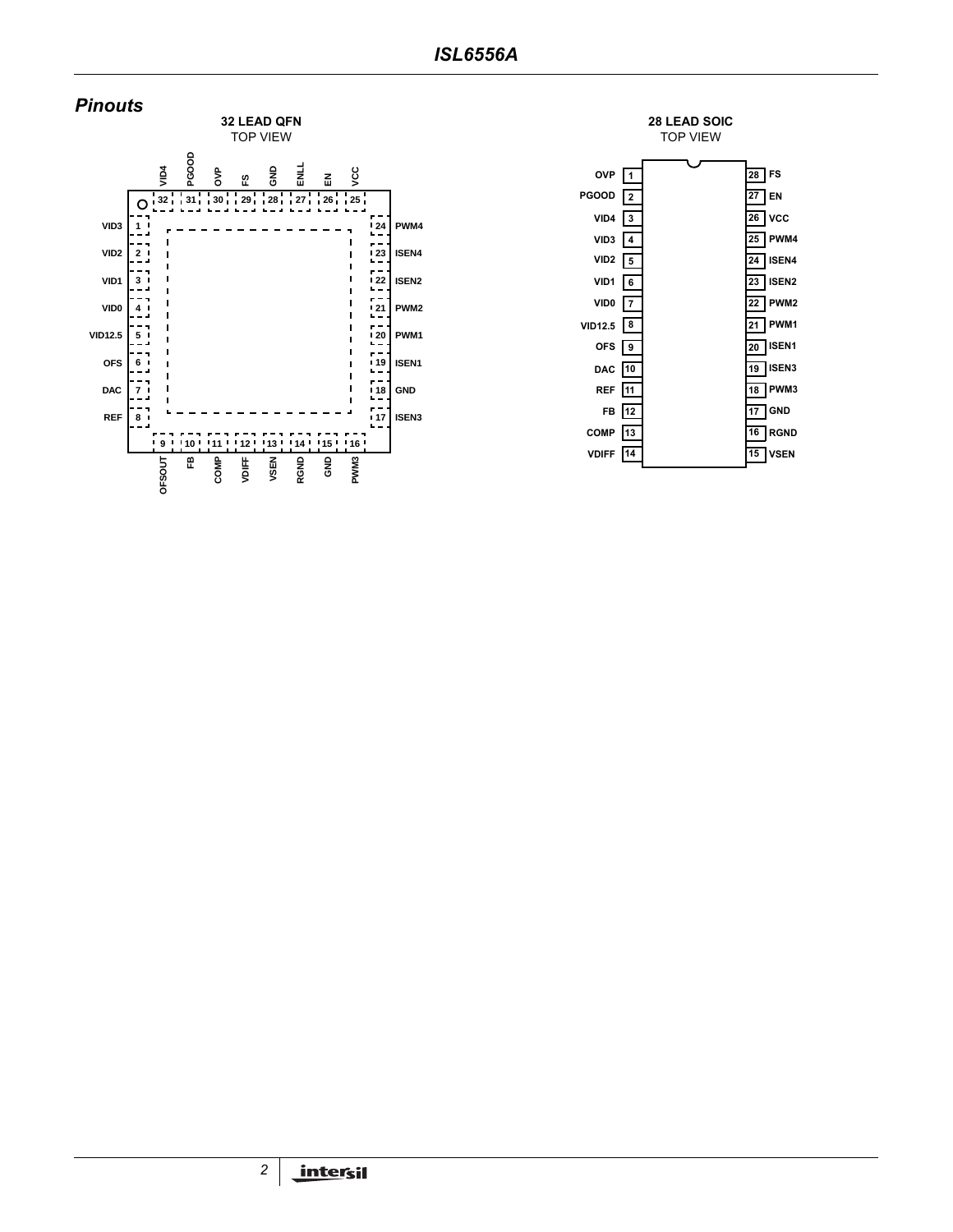# *ISL6565ACR Block Diagram*

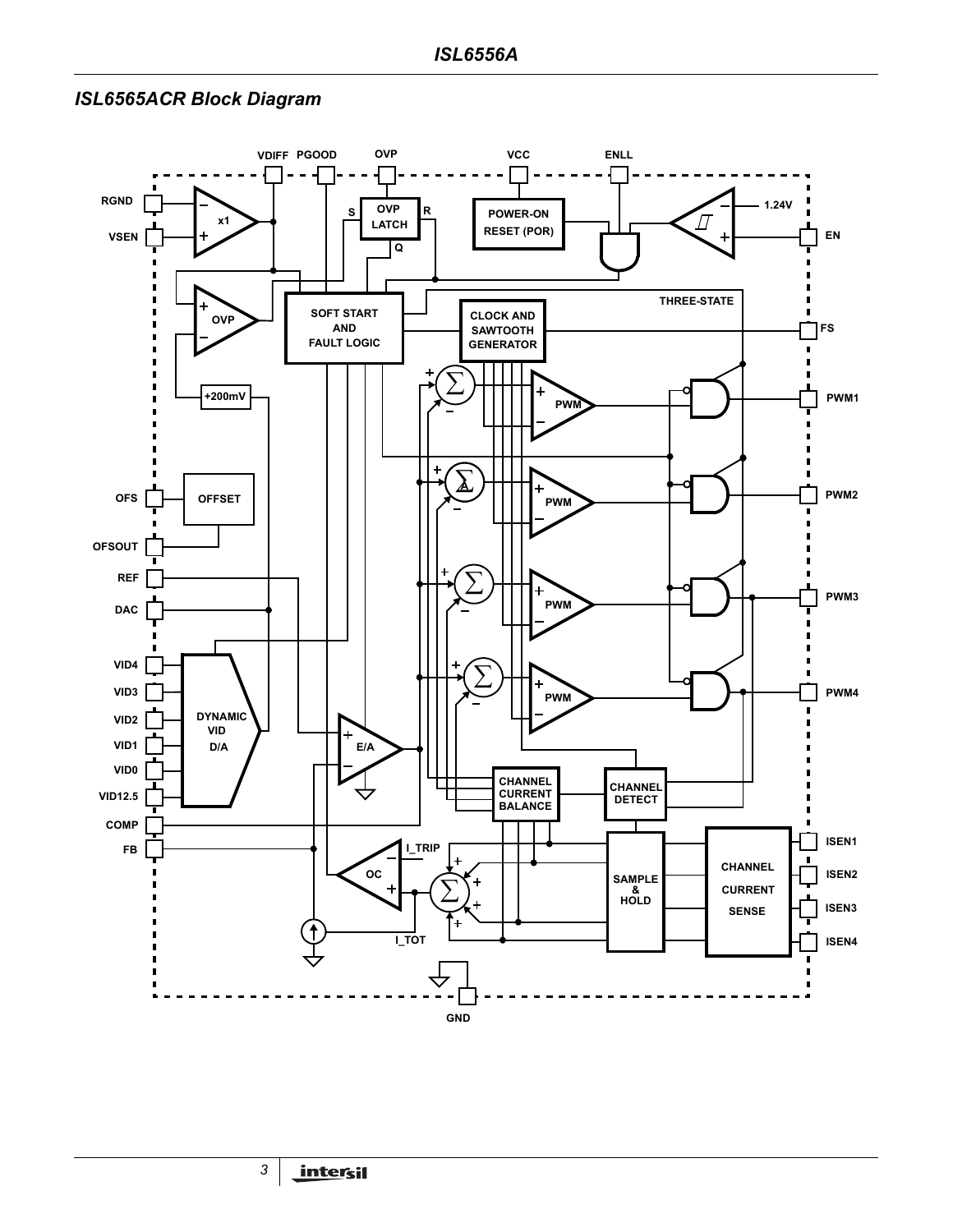*Typical Application of ISL6556ACB*

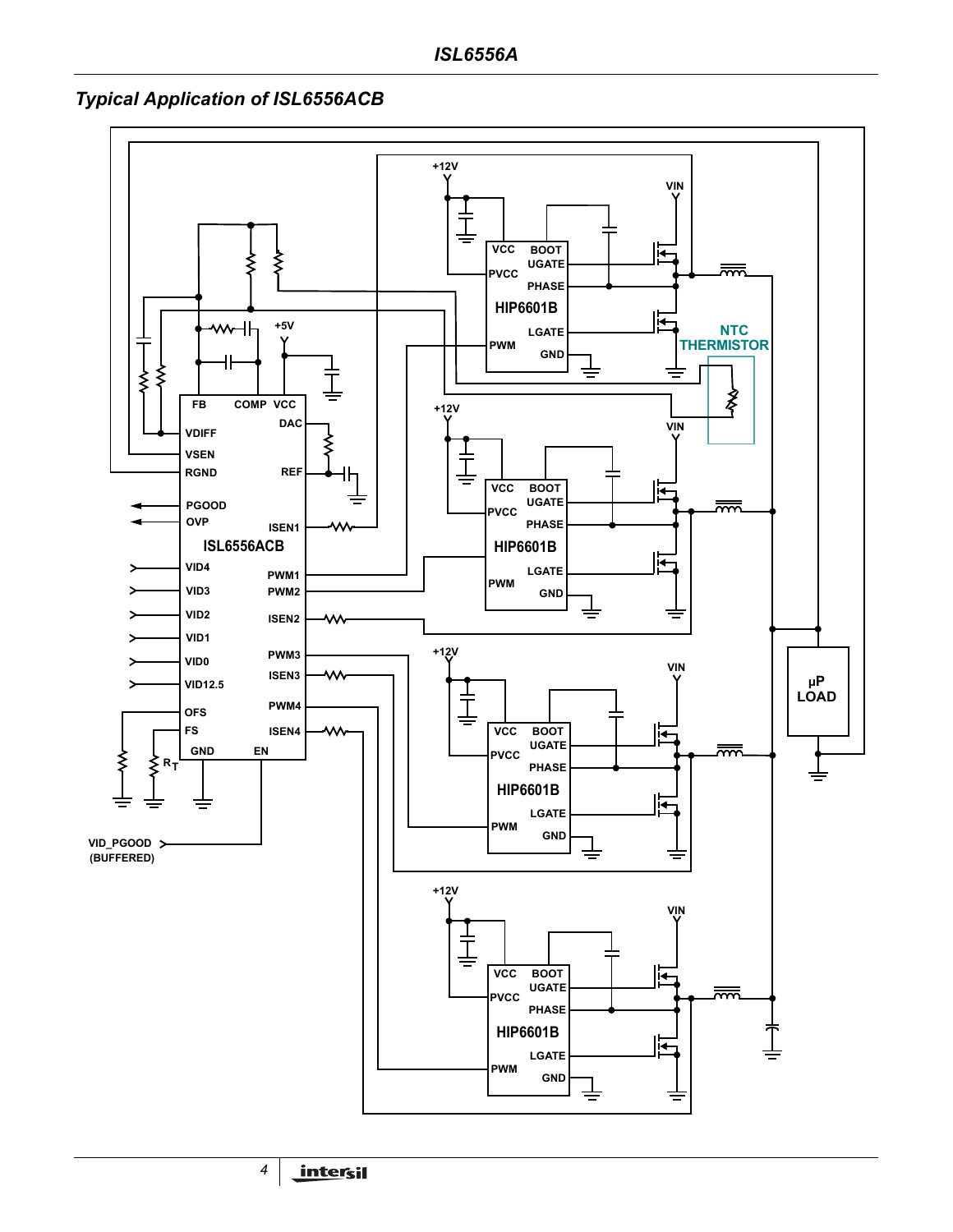*Typical Application of ISL6556ACR*

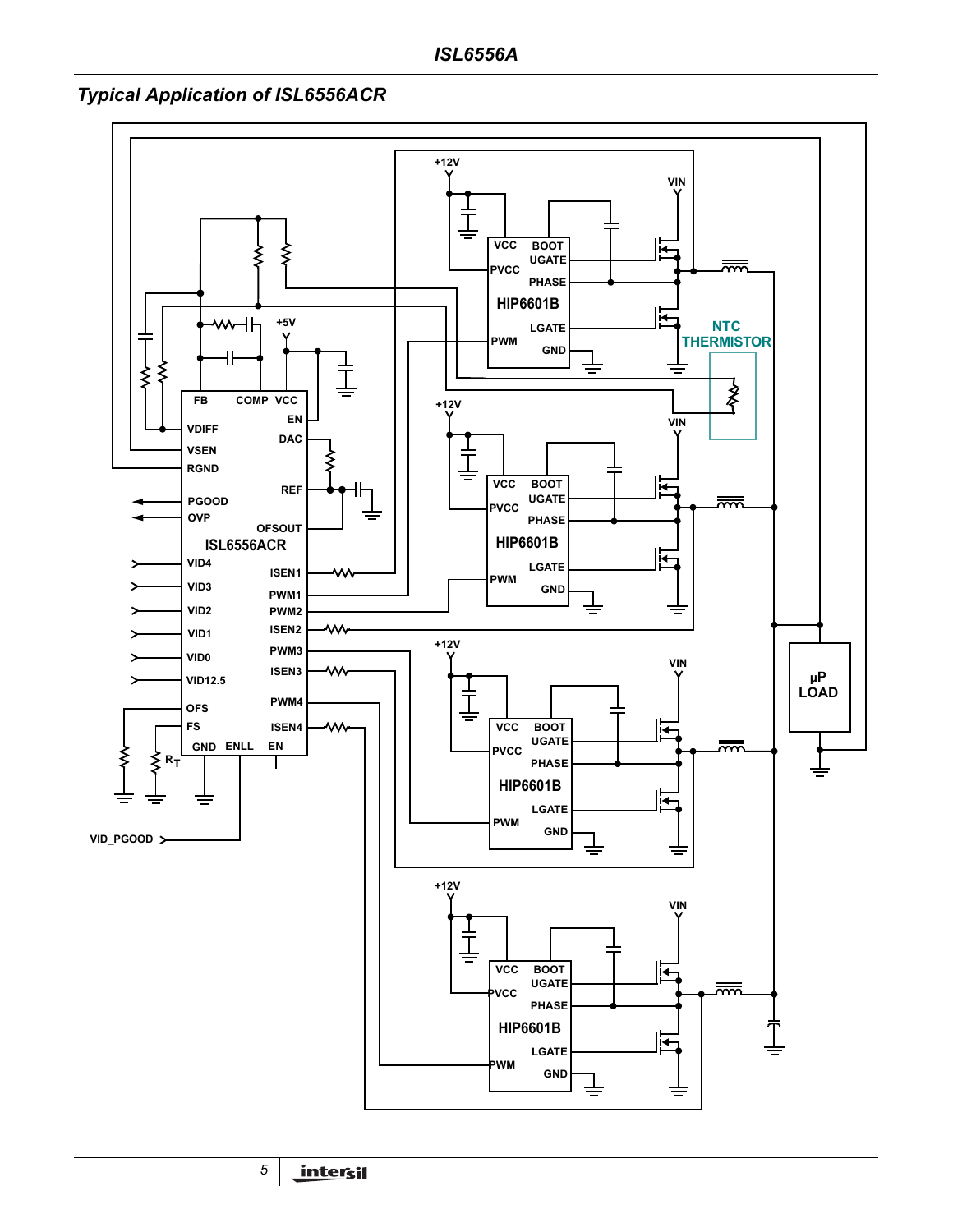# *ISL6565ACB Block Diagram*

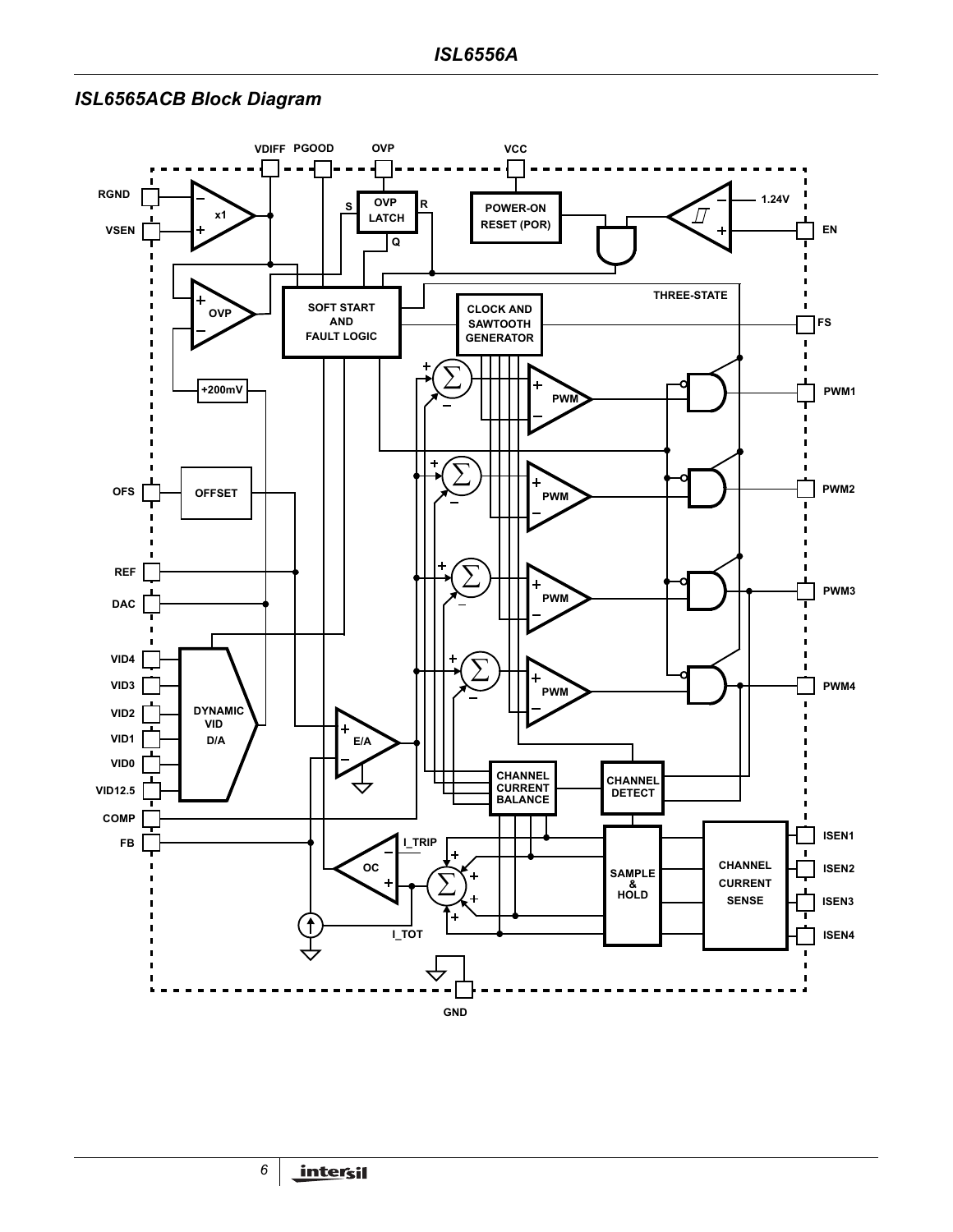#### **Absolute Maximum Ratings**

| Input, Output, or I/O Voltage (except OVP) GND -0.3V to $V_{CC}$ +0.3V |  |
|------------------------------------------------------------------------|--|
|                                                                        |  |
|                                                                        |  |
|                                                                        |  |
|                                                                        |  |

#### **Operating Conditions**

Supply Voltage, VCC (5V bias mode, Note 4) . . . . . . . . . . +5V ±5% Junction Temperature . . . . . . . . . . . . . . . . . . . . . . . . . 0°C to 125°C

#### **Thermal Information**

| <b>Thermal Resistance</b>                       | $\theta$ <sub>JA</sub> (°C/W) | $\theta$ <sub>JC</sub> (°C/W) |
|-------------------------------------------------|-------------------------------|-------------------------------|
| SOIC Package (Note 1)                           | 60                            | N/A                           |
| QFN Package (Notes 2, 3).                       | 32                            | 35                            |
|                                                 |                               |                               |
| Maximum Storage Temperature Range-65°C to 150°C |                               |                               |
| Maximum Lead Temperature (Soldering 10s) 300°C  |                               |                               |
| (SOIC - Lead Tips Only)                         |                               |                               |

*CAUTION: Stress above those listed in "Absolute Maximum Ratings" may cause permanent damage to the device. This is a stress only rating and operation of the device at these or any other conditions above those indicated in the operational section of this specification is not implied.*

#### NOTES:

- 1.  $\theta_{JA}$  is measured with the component mounted on a high effective thermal conductivity test board in free air. See Tech Brief TB379 for details.
- 2.  $\theta_{JA}$  is measured in free air with the component mounted on a high effective thermal conductivity test board with "direct attach" features. See Tech Brief TB379.
- 3. For  $\theta_{JC}$ , the "case temp" location is the center of the exposed metal pad on the package underside.

#### **Electrical Specifications** Operating Conditions: VCC = 5V or ICC < 25mA (Note 4), T<sub>J</sub> = 0°C to 105°C. Unless Otherwise Specified.

| <b>PARAMETER</b>                          | <b>TEST CONDITIONS</b>                                                                    |                          | <b>TYP</b>               | <b>MAX</b>     | <b>UNITS</b> |
|-------------------------------------------|-------------------------------------------------------------------------------------------|--------------------------|--------------------------|----------------|--------------|
| <b>VCC SUPPLY CURRENT</b>                 |                                                                                           |                          |                          |                |              |
| <b>Nominal Supply</b>                     | VCC = 5VDC; EN = 5VDC; $R_T$ = 100k $\Omega$ ,<br>$ISBN1 = ISBN2 = ISBN3 = ISBN4 = -70µA$ |                          | 14                       | 18             | mA           |
| Shutdown Supply                           | $VCC = 5VDC$ ; EN = 0VDC; R <sub>T</sub> = 100k $\Omega$                                  | $\overline{\phantom{a}}$ | 10                       | 14             | mA           |
| <b>SHUNT REGULATOR</b>                    |                                                                                           |                          |                          |                |              |
| <b>VCC Voltage</b>                        | VCC tied to 12VDC through 300 $\Omega$ resistor, R <sub>T</sub> = 100k $\Omega$           | 5.6                      | 5.9                      | 6.2            | $\vee$       |
| <b>VCC Sink Current</b>                   | VCC tied to 12VDC through 300 $\Omega$ resistor, R <sub>T</sub> = 100k $\Omega$           | $\overline{a}$           |                          | 25             | mA           |
| <b>POWER-ON RESET AND ENABLE</b>          |                                                                                           |                          |                          |                |              |
| POR Threshold                             | <b>VCC Rising</b>                                                                         | 4.2                      | 4.31                     | 4.50           | $\vee$       |
|                                           | <b>VCC Falling</b>                                                                        | 3.7                      | 3.82                     | 4.00           | $\vee$       |
| <b>ENABLE Threshold</b>                   | <b>EN Rising</b>                                                                          | 1.22                     | 1.24                     | 1.26           | $\vee$       |
|                                           | <b>Hysteresis</b>                                                                         |                          | 100                      | $\overline{a}$ | mV           |
|                                           | <b>Fault Reset</b>                                                                        | 1.10                     | 1.14                     | 1.18           | V            |
| ENLL Input Logic Low Level                |                                                                                           |                          | $\overline{a}$           | 0.4            | $\vee$       |
| ENLL input Logic High Level               |                                                                                           | 0.8                      |                          |                | $\vee$       |
| <b>ENLL Leakage Current</b>               | $ENLL = 5V$                                                                               |                          |                          | $\mathbf{1}$   | μA           |
| <b>REFERENCE VOLTAGE AND DAC</b>          |                                                                                           |                          |                          |                |              |
| System Accuracy (VID = 1.2V - 1.6V)       | (Note 5)                                                                                  | $-0.5$                   | $\overline{a}$           | 0.5            | %VID         |
| System Accuracy (VID = 0.8375V - 1.1875V) | (Note 5)                                                                                  | $-0.8$                   | $\overline{a}$           | 0.8            | %VID         |
| VID Pull Up                               |                                                                                           | $-65$                    | $-50$                    | $-35$          | μA           |
| VID Input Low Level                       |                                                                                           | $\overline{a}$           | ÷,                       | 0.4            | $\vee$       |
| VID Input High Level                      |                                                                                           | 0.8                      | $\overline{\phantom{a}}$ | $\overline{a}$ | $\vee$       |
| <b>DAC Source/Sink Current</b>            | $VID = 010100$                                                                            | $-200$                   | ÷,                       | 200            | μA           |
| <b>OFSOUT Source/Sink Current</b>         | (ISL6556ACR Only)                                                                         | $-50$                    | $\overline{a}$           | 50             | μA           |
| <b>REF Source/Sink Current</b>            |                                                                                           | $-50$                    |                          | 50             | μA           |

*7*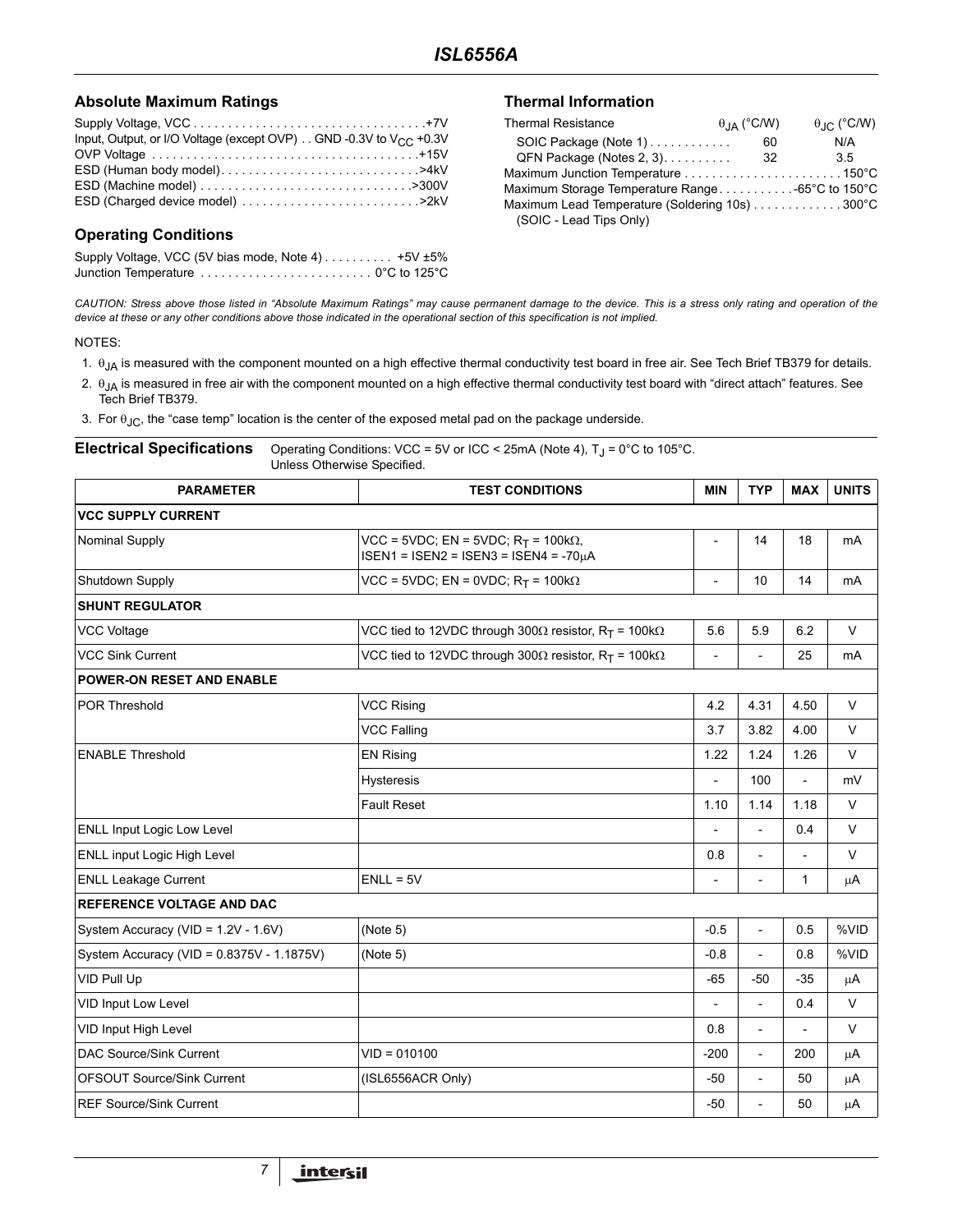#### **Electrical Specifications** Operating Conditions: VCC = 5V or ICC < 25mA (Note 4), T<sub>J</sub> = 0°C to 105°C. Unless Otherwise Specified. **(Continued)**

| <b>PARAMETER</b>                   | <b>TEST CONDITIONS</b>                                  | <b>MIN</b>               | <b>TYP</b>               | <b>MAX</b>               | <b>UNITS</b> |
|------------------------------------|---------------------------------------------------------|--------------------------|--------------------------|--------------------------|--------------|
| <b>PIN-ADJUSTABLE OFFSET</b>       |                                                         |                          |                          |                          |              |
| Voltage at OFS pin                 | Offset resistor connected to ground                     | 485                      | 500                      | 515                      | mV           |
|                                    | VCC=5.00V, offset resistor connected to VCC             | 2.91                     | 3.00                     | 3.09                     | V            |
| <b>OSCILLATOR</b>                  |                                                         |                          |                          |                          |              |
| Accuracy                           | $R_T = 100k\Omega$                                      | $-10$                    | $\overline{a}$           | 10                       | %            |
| <b>Adjustment Range</b>            |                                                         | 0.08                     | $\overline{a}$           | 1.5                      | MHz          |
| Sawtooth Amplitude                 |                                                         |                          | 1.5                      | $\overline{\phantom{a}}$ | V            |
| Max Duty Cycle                     |                                                         |                          | 66.7                     | $\overline{a}$           | $\%$         |
| <b>ERROR AMPLIFIER</b>             |                                                         |                          |                          |                          |              |
| Open-Loop Gain                     | $R_L$ = 10k $\Omega$ to ground                          | $\overline{\phantom{a}}$ | 80                       | $\overline{\phantom{a}}$ | dB           |
| Open-Loop Bandwidth                | $C_L$ = 100pF, $R_L$ = 10k $\Omega$ to ground           |                          | 18                       |                          | <b>MHz</b>   |
| <b>Slew Rate</b>                   | $C_L = 100pF$                                           | 4.5                      | 6.0                      | 7.5                      | $V/\mu s$    |
| Maximum Output Voltage             |                                                         | 4.0                      | 4.3                      | $\overline{a}$           | V            |
| Output High Voltage @ 2mA          |                                                         | 3.7                      |                          |                          | V            |
| Output Low Voltage @ 2mA           |                                                         |                          | $\overline{a}$           | 1.35                     | V            |
| <b>REMOTE-SENSE AMPLIFIER</b>      |                                                         |                          |                          |                          |              |
| <b>Bandwidth</b>                   |                                                         |                          | 20                       |                          | MHz          |
| Output High Current                | $VSEN$ - RGND = 2.5V                                    | $-500$                   | $\overline{a}$           | 500                      | μA           |
| Output High Current                | VSEN - RGND = 0.6                                       | $-500$                   | $\overline{a}$           | 500                      | $\mu$ A      |
| <b>PWM OUTPUT</b>                  |                                                         |                          |                          |                          |              |
| PWM Output Voltage LOW Threshold   | $Iload = ±500µA$                                        |                          | $\overline{\phantom{a}}$ | 0.3                      | V            |
| PWM Output Voltage HIGH Threshold  | $Iload = ±500µA$                                        | 4.3                      |                          | $\overline{a}$           | V            |
| <b>SENSE CURRENT</b>               |                                                         |                          |                          |                          |              |
| <b>Sensed Current Tolerance</b>    | ISEN1 = ISEN2 = ISEN3 = ISEN4 = $80\mu$ A, 0°C to 105°C | 74                       | 81                       | 91                       | μA           |
| Overcurrent Trip Level             |                                                         | 98                       | 110                      | 122                      | $\mu$ A      |
| POWER GOOD AND PROTECTION MONITORS |                                                         |                          |                          |                          |              |
| PGOOD Low Voltage                  | $I_{PGOOD} = 4mA$                                       | $\overline{\phantom{a}}$ | $\overline{\phantom{0}}$ | 0.4                      | ٧            |
| Undervoltage Offset From VID       | <b>VSEN Falling</b>                                     | 72                       | 74                       | 76                       | %VID         |
| Overvoltage Threshold              | Voltage above VID, After Soft Start (Note 6)            | 180                      | 200                      | 220                      | mV           |
|                                    | Before Enable                                           | $\overline{\phantom{a}}$ | 1.63                     | $\frac{1}{2}$            | V            |
|                                    | VCC < POR Threshold                                     | 1.7                      | 1.8                      | 1.87                     | V            |
| Overvoltage Reset Voltage          | VCC ≥ POR Threshold, VSEN Falling                       |                          | 0.6                      | $\overline{\phantom{a}}$ | V            |
|                                    | VCC < POR Threshold                                     | $\overline{a}$           | 1.5                      | $\overline{\phantom{a}}$ | V            |
| <b>OVP Drive Voltage</b>           | $I_{OVP}$ = -100mA, VCC = 5V                            | $\overline{\phantom{a}}$ | 1.9                      | $\overline{\phantom{a}}$ | V            |
| Minimum VCC for OVP                |                                                         | 1.4                      |                          | $\overline{\phantom{a}}$ | V            |

NOTES:

4. When using the internal shunt regulator, VCC is clamped to 6.02V (max). Current must be limited to 25mA or less.

5. These parts are designed and adjusted for accuracy with all errors in the voltage loop included.

6. During soft start, VDAC rises from 0 to VID. The overvoltage trip level is the higher of 1.7V and VDAC + 0.2V.

*8*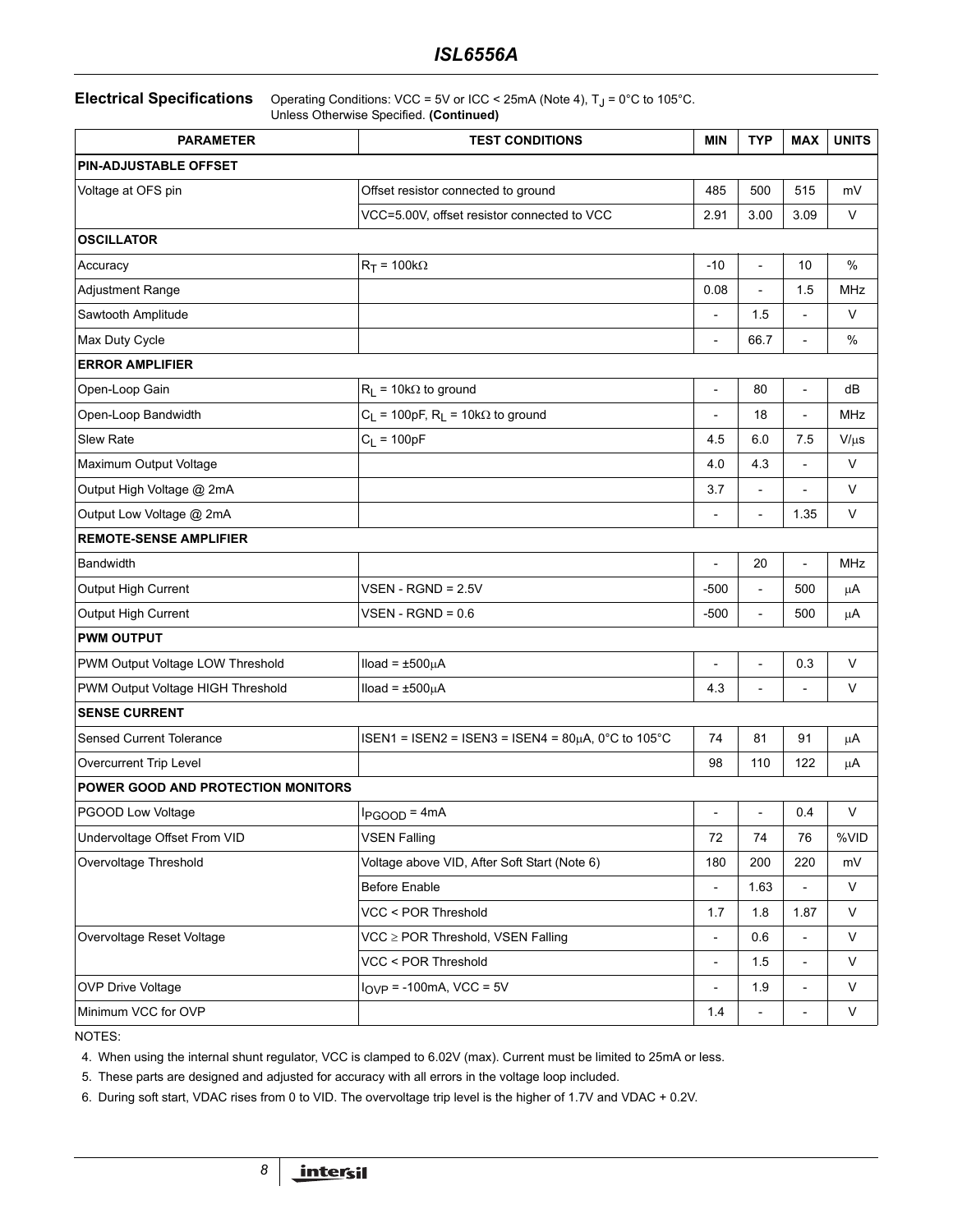# *Functional Pin Description*

## *VCC*

Supplies all the power necessary to operate the chip. The controller starts to operate when the voltage on this pin exceeds the rising POR threshold and shuts down when the voltage on this pin drops below the falling POR threshold. Connect this pin directly to a +5V supply or through a series 300 $\Omega$  resistor to a +12V supply.

## *GND*

Bias and reference ground for the IC.

# *EN*

This pin is a threshold-sensitive enable input for the controller. Connecting the 12V supply to EN through an appropriate resistor divider provides a means to synchronize power-up of the controller and the MOSFET driver ICs. When EN is driven above 1.24V, the ISL6556A is active depending on status of ENLL, the internal POR, and pending fault states. Driving EN below 1.14V will clear all fault states and prime the ISL6556 to soft start when re-enabled.

# *ENLL*

This pin is implemented in QFN ISL6556A only. It's a logiclevel enable input for the controller. When asserted to a logic high, the ISL6556A is active depending on status of EN, the internal POR, VID inputs and pending fault states. Deasserting ENLL will clear all fault states and prime the ISL6556A to soft start when re-enabled.

# *FS*

A resistor, placed from FS to ground will set the switching frequency. There is an inverse relationship between the value of the resistor and the switching frequency. See Figure [13](#page-20-0) and Equation 26.

## *VID4, VID3, VID2, VID1, VID0, and VID12.5*

These are the inputs to the internal DAC that provides the reference voltage for output regulation. Connect these pins either to open-drain outputs with or without external pull-up resistors or to active-pull-up outputs. VID4-VID12.5 have 50µA internal pull-up current sources that diminish to zero as the voltage rises above the logic-high level. These inputs can be pulled up as high as VCC plus 0.3V.

# *VDIFF, VSEN, and RGND*

VSEN and RGND form the precision differential remotesense amplifier. This amplifier converts the differential voltage of the remote output to a single-ended voltage referenced to local ground. VDIFF is the amplifier's output and the input to the regulation and protection circuitry. Connect VSEN and RGND to the sense pins of the remote load.

## *FB and COMP*

Inverting input and output of the error amplifier respectively. FB is connected to VDIFF through a resistor. A negative current, proportional to output current is present on the FB pin. A properly sized resistor between VDIFF and FB sets the load line (droop). The droop scale factor is set by the ratio of the ISEN resistors and the lower MOSFET r<sub>DS(ON)</sub>. COMP is tied back to FB through an external R-C network to compensate the regulator.

# *DAC and REF*

The DAC output pin is the output of the precision internal DAC reference. The REF input pin is the positive input of the error amplifier. In typical applications, a 1kΩ, 1% resistor is used between DAC and REF to generate a precise offset voltage. This voltage is proportional to the offset current determined by the offset resistor from OFS to ground or VCC. A capacitor is used between REF and ground to smooth the voltage transition during Dynamic VID™ operations.

## *PWM1, PWM2, PWM3, PWM4*

Pulse-width modulation outputs. Connect these pins to the PWM input pins of the Intersil driver IC. The number of active channels is determined by the state of PWM3 and PWM4. Tie PWM3 to VCC to configure for 2-phase operation. Tie PWM4 to VCC to configure for 3-phase operation.

## *ISEN1, ISEN2, ISEN3, ISEN4*

Current sense inputs. The ISEN1, ISEN2, ISEN3, and ISEN4 pins are held to a virtual ground such that a resistor connected between them and the drain terminal of the associated lower MOSFET will carry a current proportional to the current flowing through the related channel. The current is determined by the negative voltage developed across the lower MOSFET's  $r_{DS(ON)}$  which is the channel current scaled by the inverse of the  $r_{DS(ON)}$ . The current is used as a reference for channel balancing, protection, and load-line regulation (via the FB pin). Inactive channels should have their respective current sense inputs left open.

# *PGOOD*

PGOOD is used as an indication of the end of soft-start per the microprocessor specification. It is an open-drain logic output that is low impedance until the soft start is completed. It will be pulled low again once the undervoltage point is reached.

## *OFS*

The OFS pin provides a means to program a dc current for generating an offset voltage at the REF input. The offset current is generated via an external resistor and precision internal voltage references. The polarity of the offset is selected by connecting the resistor to GND or VCC. For no offset, the OFS pin should be left unterminated.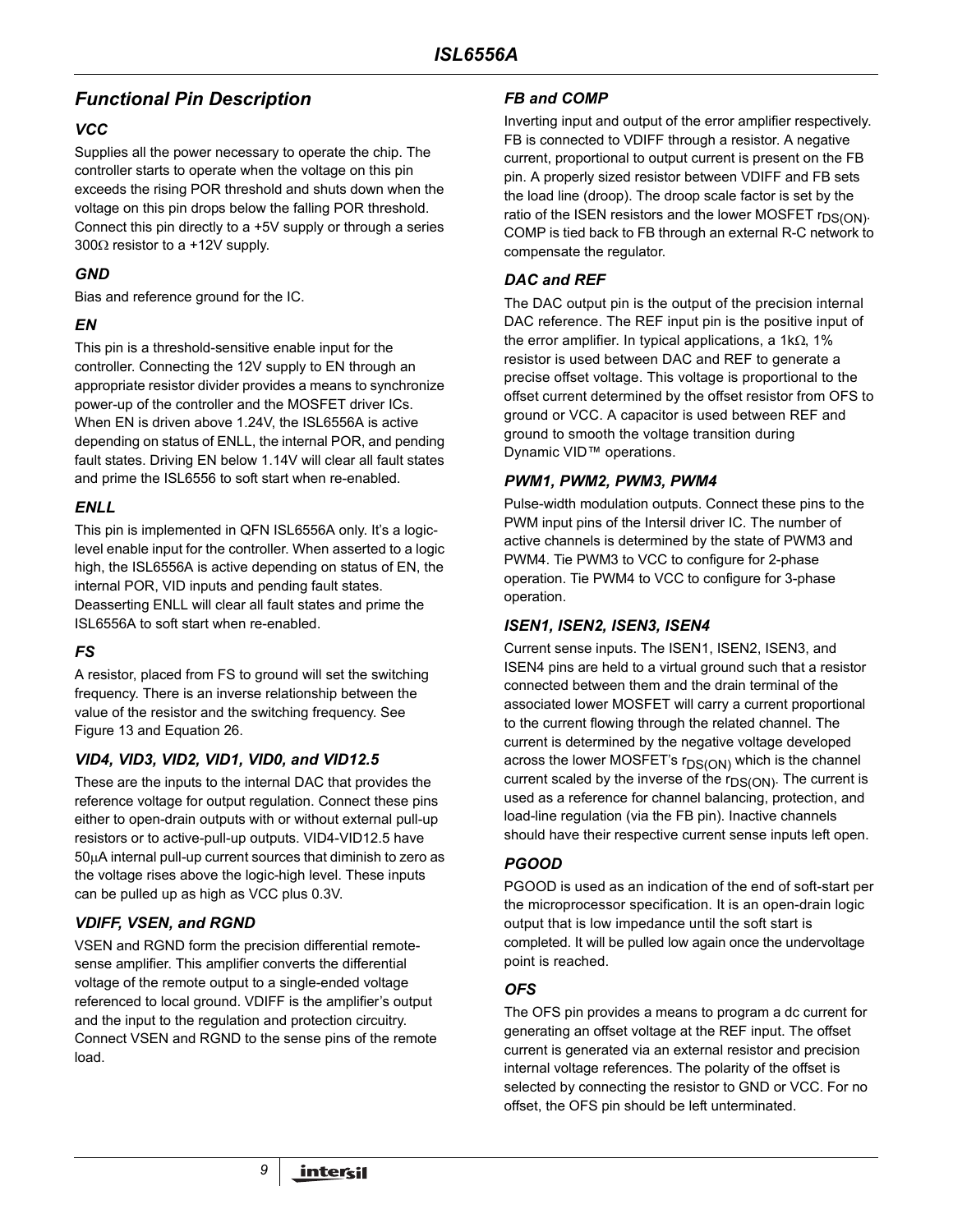## *OFSOUT (ISL6556ACR only)*

OFSOUT is the output of the offset-current generating circuit. It must be connected either to REF (recommended) or FB to generate a dc offset.

## *OVP*

Overvoltage protection pin. This pin pulls to VCC and is latched when an overvoltage condition is detected. Connect this pin to the gate of an SCR or MOSFET tied from  $V_{\text{IN}}$  or  $V_{\text{OUT}}$  to ground to prevent damage to the load. This pin may be pulled as high as 15V to ground with an external resistor. However, it is only capable of pulling low when VCC is above 2V.

# *Operation*

## *Multi-Phase Power Conversion*

Microprocessor load current profiles have changed to the point that the advantages of multi-phase power conversion are impossible to ignore. The technical challenges associated with producing a single-phase converter which is both cost-effective and thermally viable have forced a change to the cost-saving approach of multi-phase. The ISL6556A controller helps in simplifying the implementation by integrating vital functions and requiring minimal output components. The block diagrams on pages 2 and 3 provide top level views of multi-phase power conversion using the ISL65556ACB and ISL6556ACR controllers.



**FIGURE 1. PWM AND INDUCTOR-CURRENT WAVEFORMS FOR 3-PHASE CONVERTER**

#### *Interleaving*

The switching of each channel in a multi-phase converter is timed to be symmetrically out of phase with each of the other channels. In a 3-phase converter, each channel switches 1/3 cycle after the previous channel and 1/3 cycle before the following channel. As a result, the three-phase converter has a combined ripple frequency three times greater than the

ripple frequency of any one phase. In addition, the peak-topeak amplitude of the combined inductor currents is reduced in proportion to the number of phases (Equations 1 and 2). Increased ripple frequency and lower ripple amplitude mean that the designer can use less per-channel inductance and lower total output capacitance for any performance specification.

Figure 1 illustrates the multiplicative effect on output ripple frequency. The three channel currents (IL1, IL2, and IL3) combine to form the AC ripple current and the DC load current. The ripple component has three times the ripple frequency of each individual channel current. Each PWM pulse is terminated 1/3 of a cycle after the PWM pulse of the previous phase. The peak-to-peak current for each phase is about 7A, and the dc components of the inductor currents combine to feed the load.

To understand the reduction of ripple current amplitude in the multi-phase circuit, examine the equation representing an individual channel's peak-to-peak inductor current.

$$
I_{PP} = \frac{(V_{IN} - V_{OUT})V_{OUT}}{Lf_{S}V_{IN}}
$$
 (EQ. 1)

In Equation 1,  $V_{IN}$  and  $V_{OUT}$  are the input and output voltages respectively, L is the single-channel inductor value, and  $f_S$  is the switching frequency.

The output capacitors conduct the ripple component of the inductor current. In the case of multi-phase converters, the capacitor current is the sum of the ripple currents from each of the individual channels. Compare Equation 1 to the expression for the peak-to-peak current after the summation of N symmetrically phase-shifted inductor currents in Equation 2. Peak-to-peak ripple current decreases by an amount proportional to the number of channels. Outputvoltage ripple is a function of capacitance, capacitor equivalent series resistance (ESR), and inductor ripple current. Reducing the inductor ripple current allows the designer to use fewer or less costly output capacitors.

$$
I_{L, PP} = \frac{(V_{IN} - NV_{OUT})V_{OUT}}{Lf_S V_{IN}}
$$
 (Eq. 2)

Another benefit of interleaving is to reduce input ripple current. Input capacitance is determined in part by the maximum input ripple current. Multi-phase topologies can improve overall system cost and size by lowering input ripple current and allowing the designer to reduce the cost of input capacitance. The example in Figure 2 illustrates input currents from a three-phase converter combining to reduce the total input ripple current.

The converter depicted in Figure 2 delivers 36A to a 1.5V load from a 12V input. The RMS input capacitor current is 5.9A. Compare this to a single-phase converter also stepping down 12V to 1.5V at 36A. The single-phase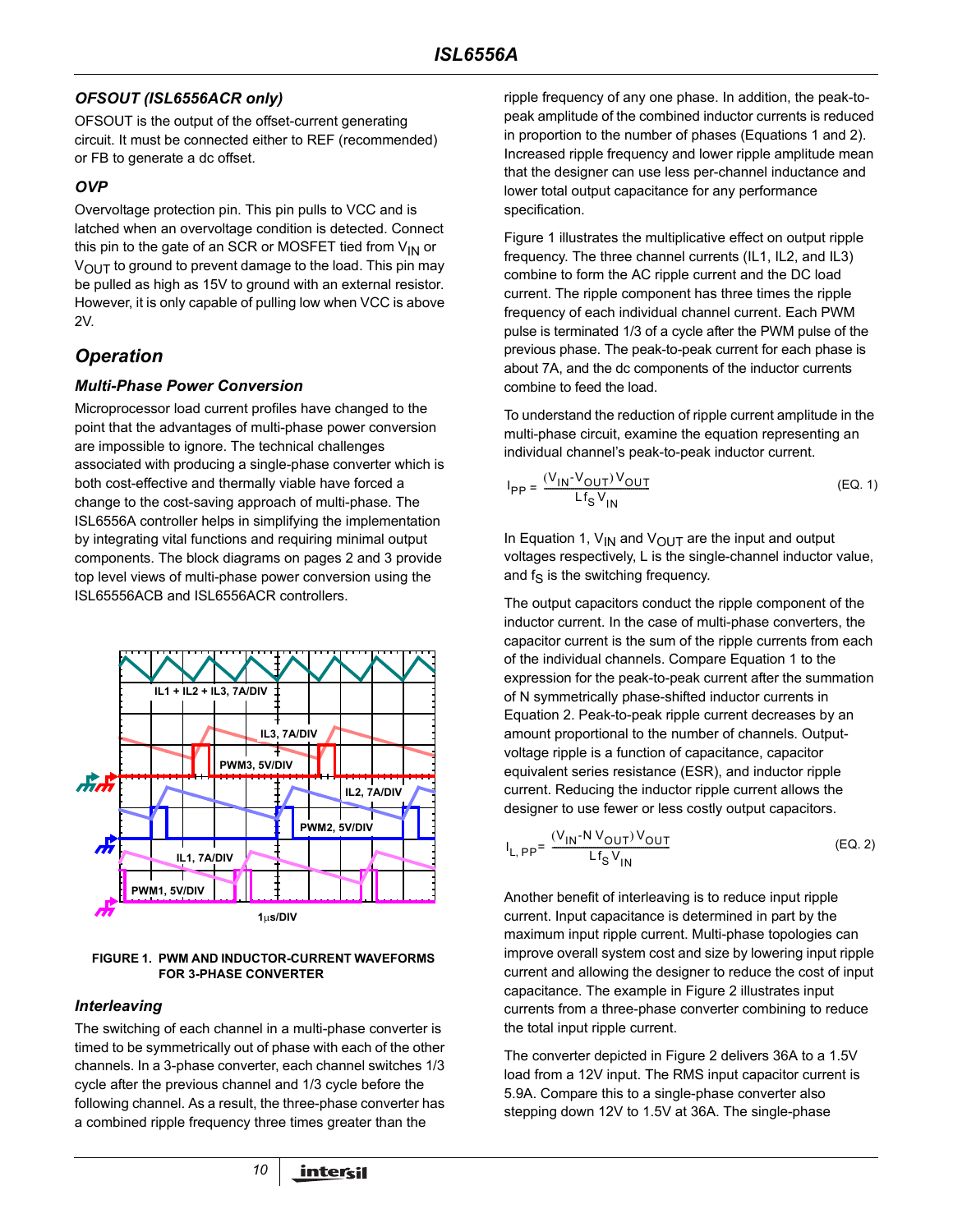converter has 11.9A RMS input capacitor current. The single-phase converter must use an input capacitor bank with twice the RMS current capacity as the equivalent threephase converter.





Figures 14, 15 and 16 in the section entitled *Input Capacitor Selection* can be used to determine the input-capacitor RMS current based on load current, duty cycle, and the number of channels. They are provided as aids in determining the optimal input capacitor solution. Figure 17 shows the single phase input-capacitor RMS current for comparison.

#### *PWM Operation*

The timing of each converter leg is set by the number of active channels. The default channel setting for the ISL6556A is four. One switching cycle is defined as the time between PWM1 pulse termination signals. The pulse termination signal is the internally generated clock signal that triggers the falling edge of PWM1. The cycle time of the pulse termination signal is the inverse of the switching frequency set by the resistor between the FS pin and ground. Each cycle begins when the clock signal commands the channel-1 PWM output to go low. The PWM1 transition signals the channel-1 MOSFET driver to turn off the channel-1 upper MOSFET and turn on the channel-1 synchronous MOSFET. In the default channel configuration, the PWM2 pulse terminates 1/4 of a cycle after PWM1. The PWM3 output follows another 1/4 of a cycle after PWM2. PWM4 terminates another 1/4 of a cycle after PWM3.

If PWM3 is connected to VCC, two channel operation is selected and the PWM2 pulse terminates 1/2 of a cycle later. Connecting PWM4 to VCC selects three channel operation and the pulse-termination times are spaced in 1/3 cycle increments.

Once a PWM signal transitions low, it is held low for a minimum of 1/3 cycle. This forced off time is required to

*11*

ensure an accurate current sample. Current sensing is described in the next section. After the forced off time expires, the PWM output is enabled. The PWM output state is driven by the position of the error amplifier output signal, V<sub>COMP</sub>, minus the current correction signal relative to the sawtooth ramp as illustrated in Figure 4. When the modified V<sub>COMP</sub> voltage crosses the sawtooth ramp, the PWM output transitions high. The MOSFET driver detects the change in state of the PWM signal, turns off the synchronous MOSFET and turns on the upper MOSFET. The PWM signal remains high until the pulse termination signal commands the beginning of the next cycle by triggering the PWM signal low.

#### *Current Sensing*

During the forced off time following a PWM transition low, the controller senses channel current by sampling the voltage across the lower MOSFET  $r_{DS(ON)}$  (see Figure 3). A groundreferenced operational amplifier, internal to the ISL6556A, is connected to the PHASE node through a resistor,  $R_{\text{ISFN}}$ . The voltage across  $R_{\text{ISEN}}$  is equivalent to the voltage drop across the  $r_{DS(ON)}$  of the lower MOSFET while it is conducting. The resulting current into the ISEN pin is proportional to the channel current,  $I_1$ . The ISEN current is sampled and held after sufficient settling time every switching cycle. The sampled current,  $I_n$ , is used for channel-current balance, loadline regulation, overcurrent protection, and module current sharing. From Figure 3, the following equation for  $I_n$  is derived

$$
I_n = I_L \frac{r_{DS(ON)}}{R_{ISEN}}
$$
 (EQ. 3)

where  $I_1$  is the channel current.

If r<sub>DS(ON)</sub> sensing is not desired, an independent currentsense resistor in series with the lower MOSFET source can serve as a sense element. The circuitry shown in Figure 3 represents channel n of an N-channel converter. This circuitry is repeated for each channel in the converter, but may not be active depending upon the status of the PWM3 and PWM4 pins as described under *PWM Operation* section.



**FIGURE 3. INTERNAL AND EXTERNAL CURRENT-SENSING CIRCUITRY**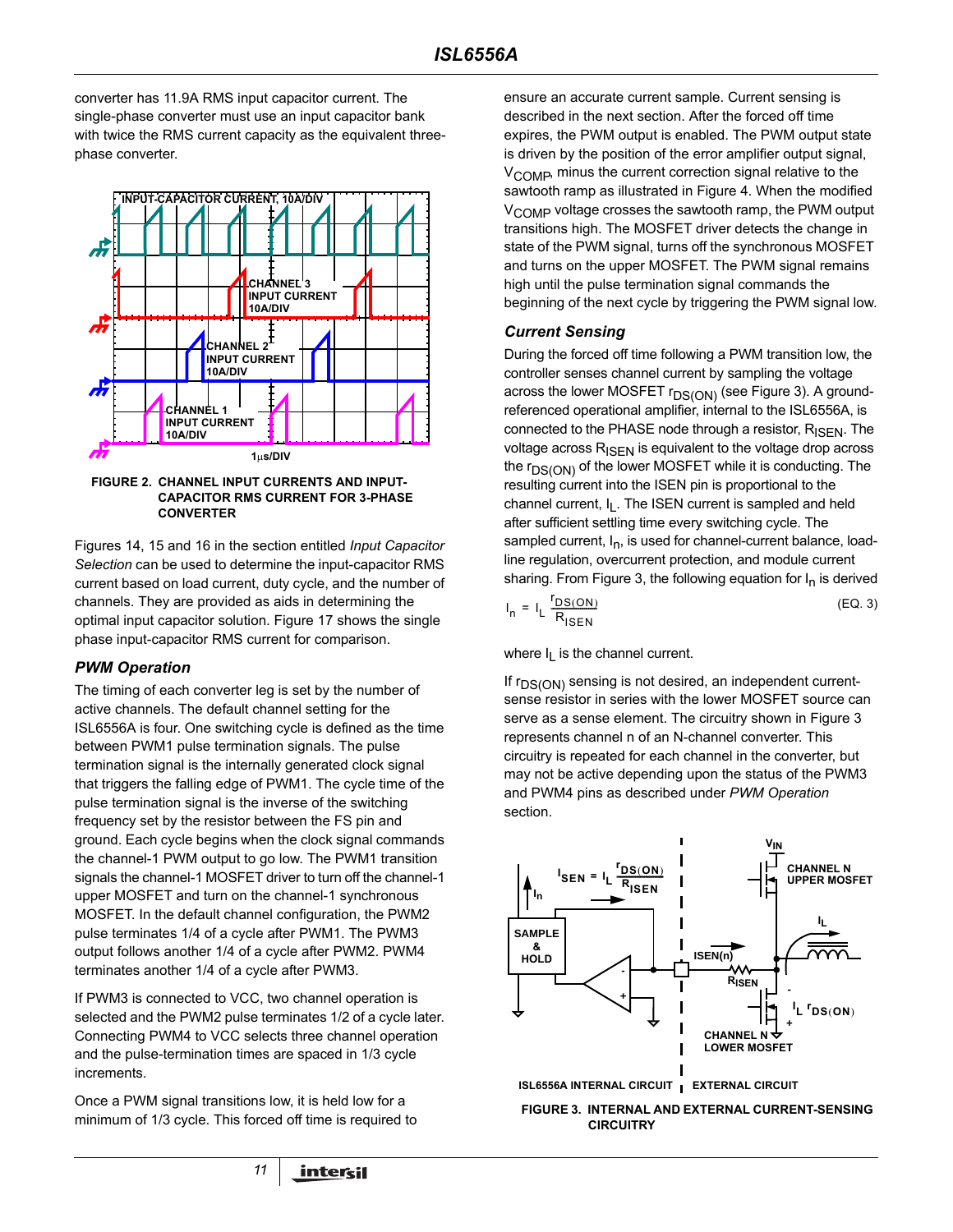## *Channel-Current Balance*

The sampled current,  $I_n$ , from each active channel is used to gauge both overall load current and the relative channel current carried in each leg of the converter. The individual sample currents are summed and divided by the number of active channels. The resulting average current,  $I_{AVG}$ provides a measure of the total load current demand on the converter and the appropriate level of channel current. Using Figures 3 and 4, the average current is defined as

$$
I_{AVG} = \frac{I_1 + I_2 + \dots + I_N}{N}
$$
 (EQ. 4)  

$$
I_{UUS} = \frac{I_{OUT} I_{DS(ON)}}{N}
$$

I AVG  $\frac{1_{\text{OUT}}}{N}$  r  $=\frac{N}{N}\frac{B_{S(ON)}}{R_{ISEN}}$ 

where N is the number of active channels and  $I_{\text{OUT}}$  is the total load current.



NOTE: \*Channels 3 and 4 are optional.

#### **FIGURE 4. CHANNEL-1 PWM FUNCTION AND CURRENT-BALANCE ADJUSTMENT**

The average current is subtracted from the individual channel sample currents. The resulting error current,  $I_{ER}$ , is filtered to modify  $V_{\text{COMP}}$ . The modified  $V_{\text{COMP}}$  signal is compared to a sawtooth ramp signal to produce a modified pulse width which corrects for any unbalance and drives the error current toward zero. Figure 4 illustrates Intersil's patented current-balance method as implemented on channel-1 of a multi-phase converter.

Two considerations designers face are MOSFET selection and inductor design. Both are significantly improved when channel currents track at any load level. The need for complex drive schemes for multiple MOSFETs, exotic magnetic materials, and expensive heat sinks is avoided, resulting in a cost-effective and easy-to-implement solution relative to single-phase conversion. Channel-current balance insures that the thermal advantage of multi-phase conversion is realized. Heat dissipation in multiple channels is spread over a greater area than can easily be accomplished using the single phase approach.

In some circumstances, it may be necessary to deliberately design some channel-current unbalance into the system. In a highly compact design, one or two channels may be able

to cool more effectively than the other(s) due to nearby air flow or heat sinking components. The other channel(s) may have more difficulty cooling with comparatively less air flow and heat sinking. The hotter channels may also be located close to other heat-generating components tending to drive their temperature even higher. In these cases, the proper selection of the current sense resistors ( $R_{\text{ISFN}}$  in Figure 3) introduces channel current unbalance into the system. Increasing the value of  $R_{\text{ISEN}}$  in the cooler channels and decreasing it in the hotter channels moves all channels into thermal balance at the expense of current balance.

## *Voltage Regulation*

The integrating compensation network shown in Figure 5 assures that the steady-state error in the output voltage is limited only to the error in the reference voltage (output of the DAC) and offset errors in the OFS current source, remote-sense and error amplifiers. Intersil specifies the guaranteed tolerance of the ISL6556A to include the combined tolerances of each of these elements.

The output of the error amplifier,  $V_{\text{COMP}}$ , is compared to the sawtooth waveform to generate the PWM signals. The PWM signals control the timing of the Intersil MOSFET drivers and regulate the converter output to the specified reference voltage. The internal and external circuitry that controls voltage regulation is illustrated in Figure 5.



#### **FIGURE 5. OUTPUT VOLTAGE AND LOAD-LINE REGULATION WITH OFFSET ADJUSTMENT**

The ISL6556A incorporates an internal differential remotesense amplifier in the feedback path. The amplifier removes the voltage error encountered when measuring the output voltage relative to the local controller ground reference point resulting in a more accurate means of sensing output voltage. Connect the microprocessor sense pins to the non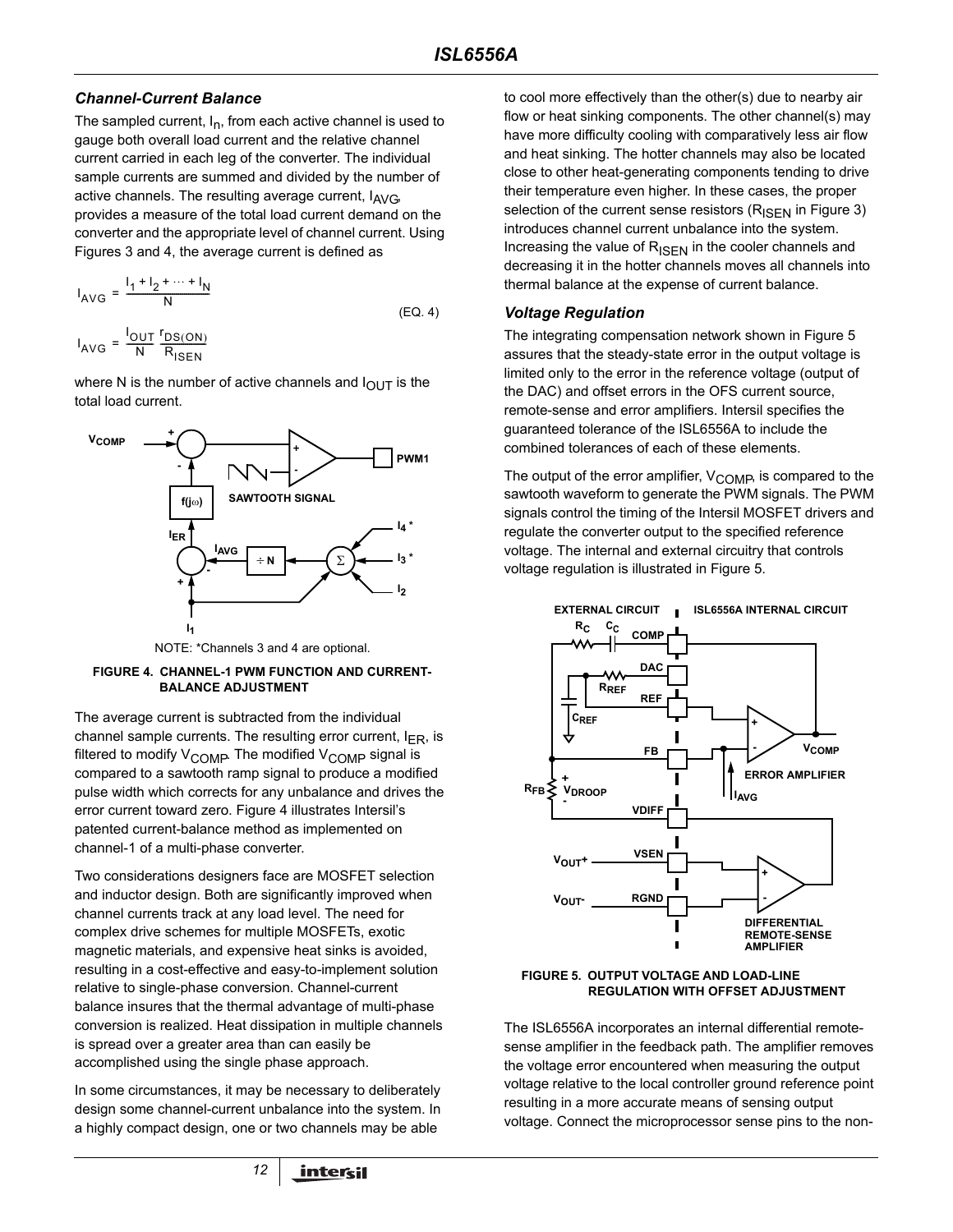inverting input, VSEN, and inverting input, RGND, of the remote-sense amplifier. The remote-sense output, V<sub>DIFF</sub>, is connected to the inverting input of the error amplifier through an external resistor.

A digital to analog converter (DAC) generates a reference voltage based on the state of logic signals at pins VID4 through VID12.5. The DAC decodes the 6-bit logic signal (VID) into one of the discrete voltages shown in Table 1. Each VID input offers a 20µA pull-up to an internal 2.5V source for use with open-drain outputs. The pull-up current diminishes to zero above the logic threshold to protect voltage-sensitive output devices. External pull-up resistors can augment the pull-up current sources in case leakage into the driving device is greater than 20µA.

**TABLE 1. VOLTAGE IDENTIFICATION (VID) CODES**

| VID4         | VID <sub>3</sub> | VID <sub>2</sub> | VID1         | <b>VID0</b>  | <b>VID12.5</b> | <b>VDAC</b> |
|--------------|------------------|------------------|--------------|--------------|----------------|-------------|
| 0            | 1                | 0                | $\mathbf{1}$ | 0            | 0              | 0.8375V     |
| 0            | 1                | 0                | 0            | 1            | 1              | 0.8500V     |
| 0            | 1                | 0                | 0            | 1            | 0              | 0.8625V     |
| 0            | 1                | 0                | 0            | 0            | 1              | 0.8750V     |
| 0            | 1                | 0                | 0            | 0            | 0              | 0.8875V     |
| 0            | 0                | 1                | 1            | 1            | 1              | 0.9000V     |
| 0            | 0                | 1                | 1            | 1            | 0              | 0.9125V     |
| 0            | 0                | 1                | 1            | 0            | $\mathbf{1}$   | 0.9250V     |
| $\pmb{0}$    | 0                | $\mathbf{1}$     | 1            | 0            | 0              | 0.9375V     |
| 0            | 0                | $\mathbf{1}$     | 0            | 1            | $\mathbf 1$    | 0.9500V     |
| 0            | 0                | $\mathbf{1}$     | 0            | $\mathbf 1$  | 0              | 0.9625V     |
| 0            | 0                | $\mathbf 1$      | 0            | 0            | $\mathbf{1}$   | 0.975V0     |
| 0            | 0                | $\mathbf{1}$     | 0            | 0            | 0              | 0.9875V     |
| 0            | 0                | 0                | 1            | 1            | 1              | 1.0000V     |
| 0            | 0                | 0                | $\mathbf{1}$ | $\mathbf{1}$ | 0              | 1.0125V     |
| $\mathbf 0$  | 0                | 0                | $\mathbf{1}$ | 0            | $\mathbf{1}$   | 1.0250v     |
| 0            | 0                | 0                | $\mathbf{1}$ | 0            | 0              | 1.0375V     |
| 0            | 0                | 0                | 0            | $\mathbf 1$  | $\mathbf 1$    | 1.0500V     |
| 0            | 0                | 0                | 0            | $\mathbf{1}$ | 0              | 1.0625V     |
| 0            | 0                | 0                | 0            | 0            | 1              | 1.0750V     |
| 0            | 0                | 0                | 0            | 0            | 0              | 1.0875V     |
| $\mathbf{1}$ | 1                | $\mathbf{1}$     | 1            | 1            | 1              | <b>OFF</b>  |
| $\mathbf{1}$ | 1                | $\mathbf{1}$     | $\mathbf{1}$ | $\mathbf{1}$ | 0              | <b>OFF</b>  |
| $\mathbf{1}$ | 1                | $\mathbf 1$      | $\mathbf{1}$ | 0            | 1              | 1.1000V     |
| $\mathbf{1}$ | 1                | $\mathbf 1$      | $\mathbf 1$  | 0            | 0              | 1.1125V     |
| $\mathbf{1}$ | $\mathbf{1}$     | $\mathbf{1}$     | 0            | $\mathbf{1}$ | $\mathbf{1}$   | 1.1250V     |
| $\mathbf{1}$ | 1                | 1                | 0            | $\mathbf{1}$ | 0              | 1.1375V     |
| 1            | 1                | 1                | 0            | 0            | 1              | 1.1500V     |

#### **TABLE 1. VOLTAGE IDENTIFICATION (VID) CODES (Continued)**

| VID4        | VID <sub>3</sub> | VID <sub>2</sub> | VID1         | VID <sub>0</sub> | <b>VID12.5</b> | <b>VDAC</b> |
|-------------|------------------|------------------|--------------|------------------|----------------|-------------|
| 1           | 1                | 1                | 0            | 0                | 0              | 1.1625V     |
| 1           | 1                | 0                | $\mathbf{1}$ | $\mathbf{1}$     | $\mathbf 1$    | 1.1750V     |
| $\mathbf 1$ | $\mathbf{1}$     | 0                | $\mathbf{1}$ | 1                | 0              | 1.1875V     |
| 1           | 1                | 0                | $\mathbf{1}$ | 0                | $\mathbf 1$    | 1.2000V     |
| 1           | 1                | 0                | $\mathbf{1}$ | 0                | 0              | 1.2125V     |
| $\mathbf 1$ | 1                | 0                | 0            | $\mathbf{1}$     | $\mathbf{1}$   | 1.2250V     |
| 1           | 1                | 0                | 0            | $\mathbf{1}$     | 0              | 1.2475V     |
| 1           | 1                | 0                | 0            | 0                | 1              | 1.2500V     |
| $\mathbf 1$ | 1                | 0                | 0            | 0                | 0              | 1.2625V     |
| 1           | 0                | $\mathbf{1}$     | $\mathbf 1$  | $\mathbf{1}$     | $\mathbf{1}$   | 1.2750V     |
| 1           | 0                | $\mathbf{1}$     | $\mathbf{1}$ | $\mathbf{1}$     | 0              | 1.2875V     |
| $\mathbf 1$ | 0                | $\mathbf{1}$     | $\mathbf 1$  | 0                | $\mathbf{1}$   | 1.3000V     |
| 1           | 0                | $\mathbf{1}$     | $\mathbf{1}$ | 0                | 0              | 1.3125V     |
| 1           | 0                | $\mathbf{1}$     | 0            | $\mathbf{1}$     | 1              | 1.3250V     |
| $\mathbf 1$ | 0                | $\mathbf{1}$     | 0            | 1                | 0              | 1.3375V     |
| 1           | 0                | $\mathbf{1}$     | 0            | 0                | $\mathbf{1}$   | 1.3500V     |
| 1           | 0                | $\mathbf{1}$     | 0            | 0                | 0              | 1.3625V     |
| $\mathbf 1$ | 0                | 0                | $\mathbf{1}$ | $\mathbf{1}$     | $\mathbf{1}$   | 1.3750V     |
| 1           | 0                | 0                | $\mathbf{1}$ | $\mathbf{1}$     | 0              | 1.3875V     |
| 1           | 0                | 0                | 1            | 0                | 1              | 1.4000V     |
| $\mathbf 1$ | 0                | 0                | $\mathbf 1$  | 0                | 0              | 1.4125V     |
| 1           | 0                | 0                | 0            | $\mathbf{1}$     | $\mathbf{1}$   | 1.4250V     |
| 1           | 0                | 0                | 0            | $\mathbf{1}$     | 0              | 1.4375V     |
| $\mathbf 1$ | 0                | 0                | 0            | 0                | $\mathbf{1}$   | 1.4500V     |
| 1           | 0                | 0                | 0            | 0                | 0              | 1.4625V     |
| 0           | 1                | $\mathbf{1}$     | $\mathbf{1}$ | $\mathbf{1}$     | $\mathbf 1$    | 1.4750V     |
| 0           | $\mathbf{1}$     | 1                | $\mathbf 1$  | $\mathbf{1}$     | 0              | 1.4875V     |
| 0           | 1                | 1                | 1            | 0                | 1              | 1.5000V     |
| 0           | 1                | 1                | 1            | 0                | 0              | 1.5125V     |
| 0           | 1                | 1                | 0            | 1                | 1              | 1.5250V     |
| 0           | 1                | $\mathbf{1}$     | 0            | 1                | 0              | 1.5375V     |
| 0           | 1                | 1                | 0            | 0                | 1              | 1.5500V     |
| 0           | 1                | 1                | 0            | 0                | 0              | 1.5625V     |
| 0           | 1                | 0                | $\mathbf{1}$ | 1                | 1              | 1.5750V     |
| 0           | 1                | 0                | 1            | 1                | 0              | 1.5875V     |
| 0           | 1                | 0                | 1            | 0                | 1              | 1.600V      |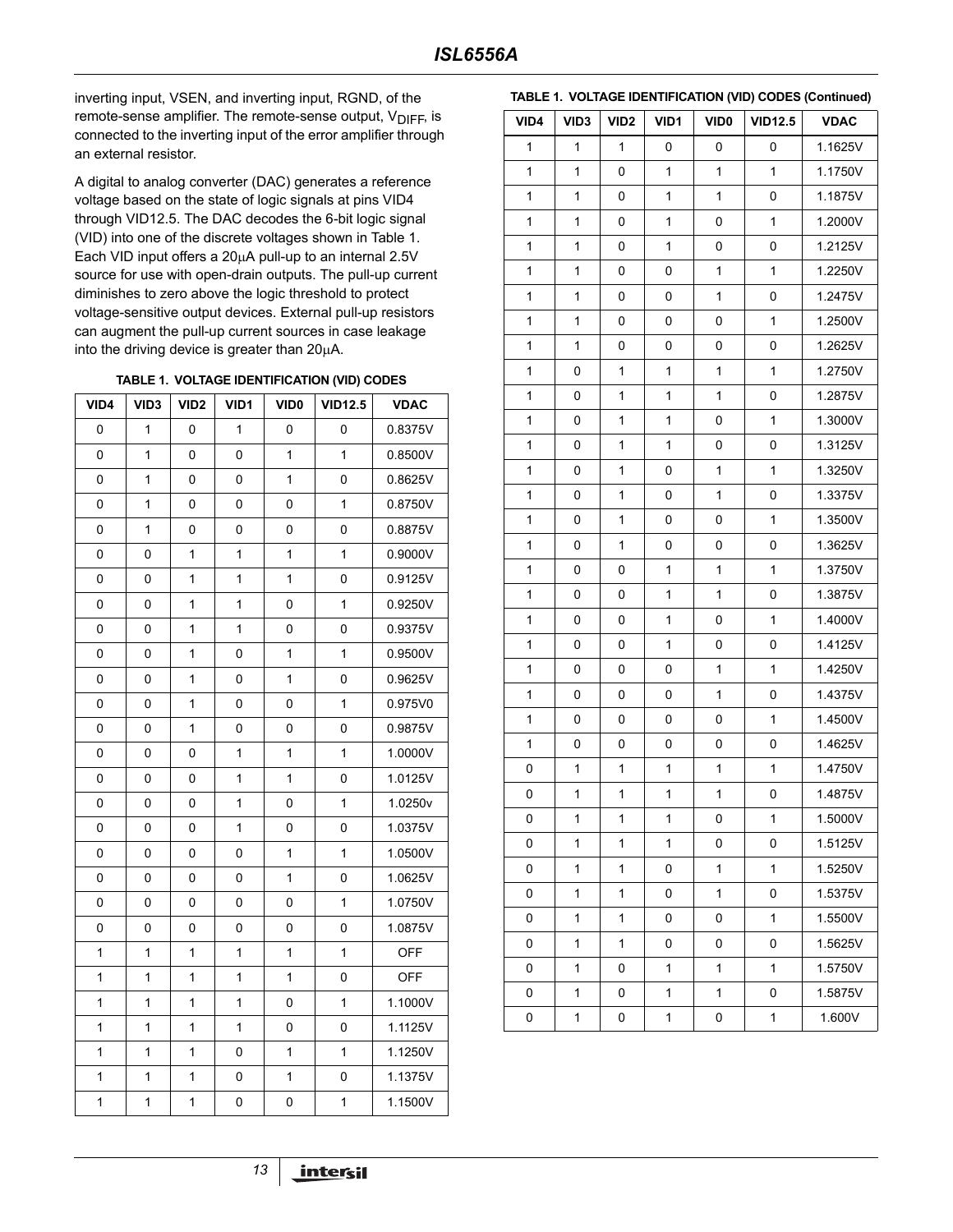### *Load-Line Regulation*

Some microprocessor manufacturers require a preciselycontrolled output resistance. This dependence of output voltage on load current is often termed "droop" or "load line" regulation. By adding a well controlled output impedance, the output voltage can be level in the direction that works to control the voltage spike coincident with fast load current demand changes.

The magnitude of the spike is dictated by the ESR and ESL of the output capacitors selected. By positioning the no-load voltage level near the upper specification limit, a larger negative spike can be sustained without crossing the lower limit. By adding a well controlled output impedance, the output voltage under load can effectively be level shifted down so that a larger positive spike can be sustained without crossing the upper specification limit.

As shown in Figure 5, a current proportional to the average current in all active channels,  $I_{AVG}$ , flows from FB through a load-line regulation resistor,  $R_{FB}$ . The resulting voltage drop across  $R_{FB}$  is proportional to the output current, effectively creating an output voltage droop with a steady-state value defined as:

$$
V_{\text{DROOP}} = I_{\text{AVG}} R_{\text{FB}} \tag{Eq. 5}
$$

In most cases, each channel uses the same  $R_{\text{ISEN}}$  value to sense current. A more complete expression for V<sub>DROOP</sub> is derived by combining Equations 4 and 5.

$$
V_{DROOP} = \frac{I_{OUT}}{N} \frac{r_{DS(ON)}}{R_{ISEN}} R_{FB}
$$
 (EQ. 6)

## *Output-Voltage Offset Programming*

The ISL6556A allows the designer to accurately adjust the offset voltage. When a resistor,  $R_{OFS}$ , is connected between OFS and VCC, the voltage across it is regulated to 2.0V. This causes a proportional current  $(I_{\text{OFS}})$  to flow into OFS. If  $R<sub>OFS</sub>$  is connected to ground, the voltage across it is regulated to 0.5V, and  $I<sub>OFS</sub>$  flows out of OFS. A resistor between DAC and REF,  $R_{REF}$ , is selected so that the product ( $I_{OFS}$  x  $R_{REF}$ ) is equal to the desired offset voltage. These functions are shown in Figures 6 and 7.

As evident in Figure 7, the OFSOUT pin must be connected to the REF pin for this current injection to function in ISL6556ACR. The current flowing through R<sub>REF</sub> creates an offset at the REF pin, which is ultimately duplicated at the output of the regulator.

Once the desired output offset voltage has been determined, use the following formulae to set  $R_{\text{OFS}}$ :

For Positive Offset (connect  $R<sub>OFS</sub>$  to VCC):

$$
R_{\text{OFS}} = \frac{2 \times R_{\text{REF}}}{V_{\text{OFFSET}}}
$$
 (EQ. 7)

For Negative Offset (connect  $R<sub>OFS</sub>$  to GND):

$$
R_{OFS} = \frac{0.5 \times R_{REF}}{V_{OFFSET}}
$$
 (EQ. 8)



**FIGURE 6. OUTPUT VOLTAGE OFFSET PROGRAMMING WITH ISL6556ACB (28-LEAD SOIC)**



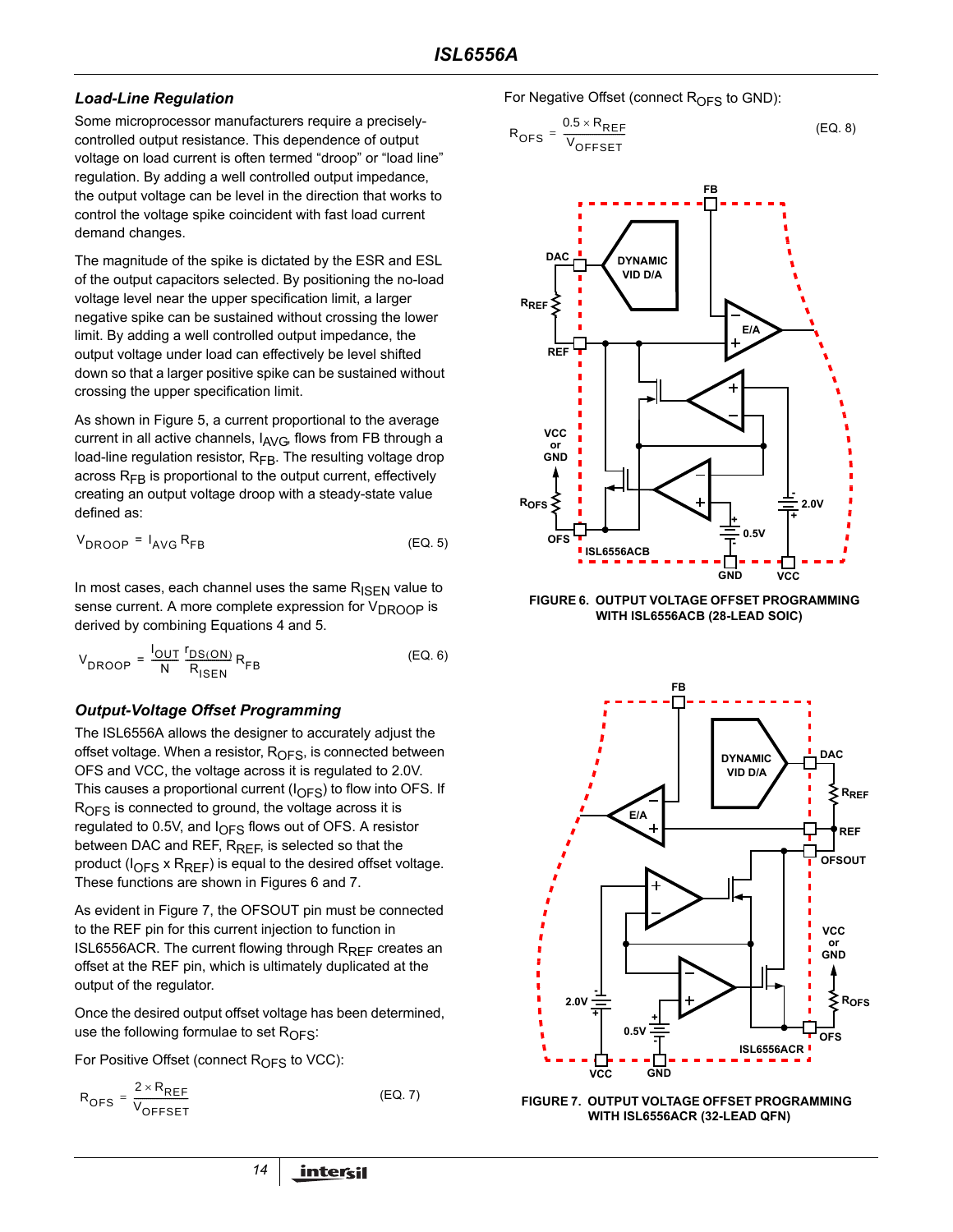# *Dynamic VID*

Modern microprocessors need to make changes to their core voltage as part of normal operation. They direct the core-voltage regulator to do this by making changes to the VID inputs during regulator operation. The power management solution is required to monitor the DAC inputs and respond to on-the-fly VID changes in a controlled manner. Supervising the safe output voltage transition within the DAC range of the processor without discontinuity or disruption is a necessary function of the core-voltage regulator.

The ISL6556A checks the VID inputs six times every switching cycle. If the VID code is found to have changed, the controller waits half of a complete cycle before executing a 12.5mV change. If during the half-cycle wait period, the difference between DAC level and the new VID code changes sign, no change is made. If the VID code is more than 1 bit higher or lower than the DAC (not recommended), the controller will execute 12.5mV changes six times per cycle until VID and DAC are equal. It is for this reason that it is important to carefully control the rate of VID stepping in 1 bit increments.

In order to ensure the smooth transition of output voltage during VID change, a VID step change smoothing network composed of  $R_{RFF}$  and  $C_{RFF}$  is required for an ISL6556A based voltage regulator. The selection of R<sub>REF</sub> is based on the desired offset as detailed above in *Output-Voltage Offset Programming*. The selection of C<sub>RFF</sub> is based on the time duration for 1 bit VID change and the allowable delay time.

Assuming the microprocessor controls the VID change at 1 bit every  $T_{\text{VID}}$ , the relationship between the time constant of RREF and CREF network and  $T_{VID}$  is given by Equation [9.](#page-14-0)

$$
C_{REF}R_{REF} = 4 T_{VID}
$$
 (EQ. 9)

Typically  $R_{RFF}$  is selected to be 1kΩ, so with a VID step change rate of 5 $\mu$ s per bit, the value of C<sub>REF</sub> is 22nF based on Equation [9](#page-14-0).

# *Initialization*

Prior to initialization, proper conditions must exist on the enable inputs and VCC. When the conditions are met, the controller begins soft-start. Once the output voltage is within the proper window of operation, PGOOD asserts logic 1.

## *Enable and Disable*

While in shutdown mode, the PWM outputs are held in a high-impedance state to assure the drivers remain off. The following input conditions must be met before the ISL6556A is released from shutdown mode.

1. The bias voltage applied at VCC must reach the internal power-on reset (POR) rising threshold. Once this threshold is reached, proper operation of all aspects of the ISL6556A is guaranteed. Hysteresis between the

rising and falling thresholds assure that once enabled, the ISL6556A will not inadvertently turn off unless the bias voltage drops substantially (see *Electrical Specifications*).



#### **FIGURE 8. POWER SEQUENCING USING THRESHOLD-SENSITIVE ENABLE (EN) FUNCTION**

- 2. The ISL6556A features an enable input (EN) for power sequencing between the controller bias voltage and another voltage rail. The enable comparator holds the ISL6556A in shutdown until the voltage at EN rises above 1.24V. The enable comparator has about 100mV of hysteresis to prevent bounce. It is important that the driver ICs reach their POR level before the ISL6556A becomes enabled. The schematic in Figure 8 demonstrates sequencing the ISL6556A with the HIP660X family of Intersil MOSFET drivers, which require 12V bias.
- <span id="page-14-0"></span>3. (ISL6556ACR only) The voltage on ENLL must be logic high to enable the controller. This pin is typically connected to the VID\_PGOOD. The ISL6556ACB has this signal internally connected high.
- 4. The VID code must not be 111111 or 111110. These codes signal the controller that no load is present. The controller will enter shut-down mode after receiving either of these codes and will execute soft start upon receiving any other code. These codes can be used to enable or disable the controller but it is not recommended. After receiving one of these codes, the controller executes a 2-cycle delay before changing the overvoltage trip level to the shutdown level and disabling PWM. Overvoltage shutdown cannot be reset using one of these codes.

To enable the controller, VCC must be greater than the POR threshold; the voltage on EN must be greater than 1.24V; for ISL6556ACR, ENLL must be logic high; and VID cannot be equal to 111111 or 111110. When each of these conditions is true, the controller immediately begins the soft-start sequence.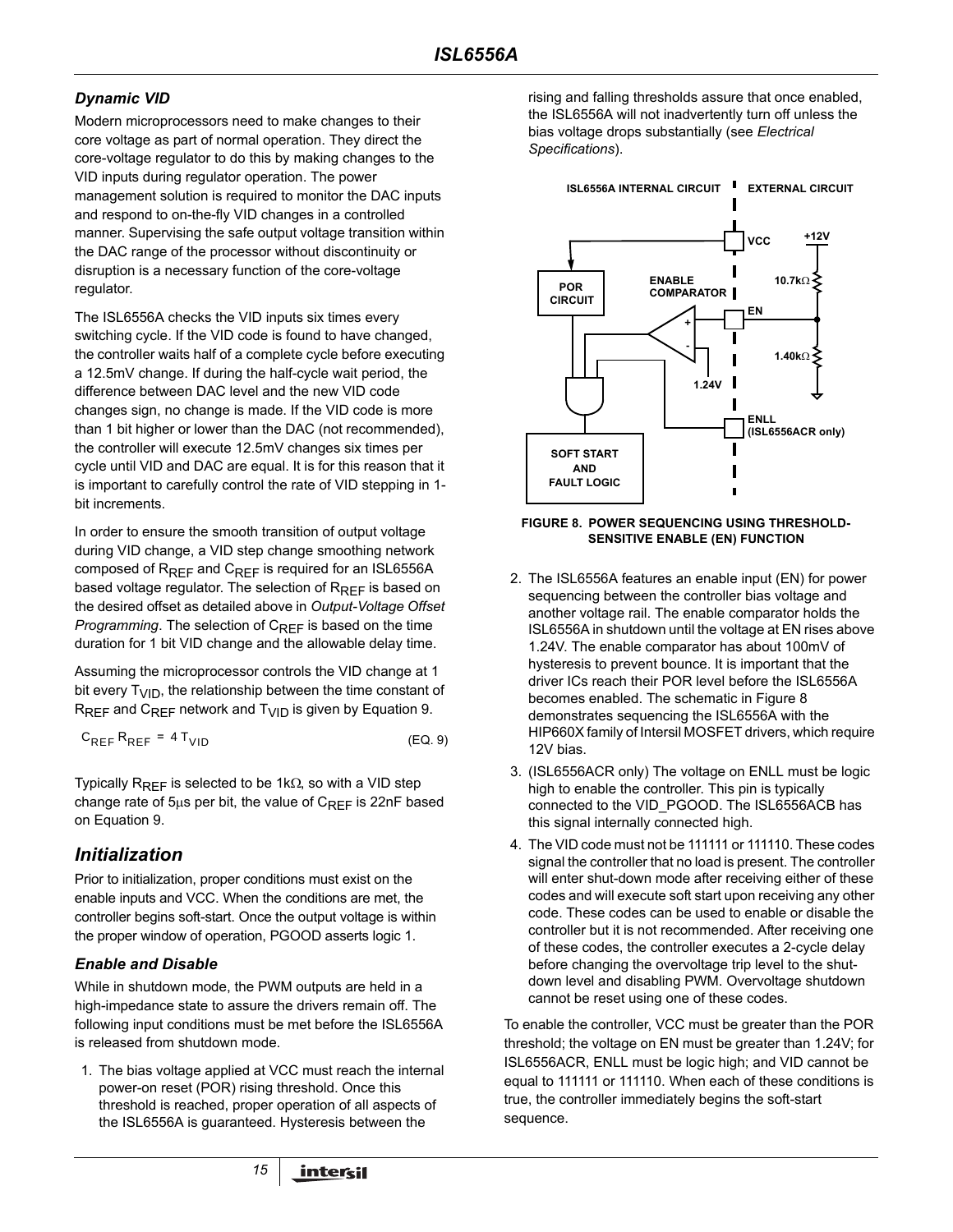## *Soft-Start*

During soft start, the DAC voltage ramps linearly from zero to the programmed VID level. The PWM signals remain in the high-impedance state until the controller detects that the ramping DAC level has reached the output-voltage level. This protects the system against the large, negative inductor currents that would otherwise occur when starting with a preexisting charge on the output as the controller attempted to regulate to zero volts at the beginning of the soft-start cycle. The soft-start time,  $t_{SS}$ , begins with a delay period equal to 64 switching cycles followed by a linear ramp with a rate determined by the switching period,  $1/f_{\text{SW}}$ .

$$
t_{SS} = \frac{64 + 1280 \cdot \text{VID}}{f_{SW}} \tag{EQ.10}
$$

For example, a regulator with 250kHz switching frequency having VID set to 1.35V has  $t_{SS}$  equal to 6.912ms.

A 100mV offset exists on the remote-sense amplifier at the beginning of soft start and ramps to zero during the first 640 cycles of soft start (704 cycles following enable). This prevents the large inrush current that would otherwise occur should the output voltage start out with a slight negative bias.

During the first 640 cycles of soft start (704 cycles following enable) the DAC voltage increments the reference in 25mV steps. The remainder of soft start sees the DAC ramping with 12.5mV steps.



**FIGURE 9. SOFT-START WAVEFORMS WITH AN UN-BIASED OUTPUT. FSW = 500kHz**

# *Fault Monitoring and Protection*

The ISL6556A actively monitors output voltage and current to detect fault conditions. Fault monitors trigger protective measures to prevent damage to a microprocessor load. One common power good indicator is provided for linking to external system monitors. The schematic in Figure 10 outlines the interaction between the fault monitors and the power good signal.

### *Power Good Signal*

The power good pin (PGOOD) is an open-drain logic output that transitions high when the converter is operating after soft start.

 PGOOD pulls low during shutdown and releases high after a successful soft start. PGOOD only transitions low when an undervoltage condition is detected or the controller is disabled by a reset from EN, ENLL, POR, or one of the no-CPU VID codes. After an undervoltage event, PGOOD will return high unless the controller has been disabled. PGOOD does not automatically transition low upon detection of an overvoltage condition.



**FIGURE 10. POWER GOOD AND PROTECTION CIRCUITRY**

#### *Undervoltage Detection*

The undervoltage threshold is set at 75% of the VID code. When the output voltage at VSEN is below the undervoltage threshold, PGOOD gets pulled low.

#### *Overvoltage Protection*

When VCC is above 1.4V, but otherwise not valid as defined under **Power on Reset** in *Electrical Specifications*, the overvoltage trip circuit is active using auxiliary circuitry. In this state, an overvoltage trip occurs if the voltage at VSEN exceeds 1.8V.

With valid VCC, the overvoltage circuit is sensitive to the voltage at VDIFF. In this state, the trip level is 1.7V prior to valid enable conditions being met as described in *Enable and Disable*. The only exception to this is when the IC has been disabled by an overvoltage trip. In that case the overvoltage trip point is VID plus 200mV. During soft start, the overvoltage trip level is the higher of 1.7V or VID plus 200mV. Upon successful soft start, the overvoltage trip level is 200mV above VID. Two actions are taken by the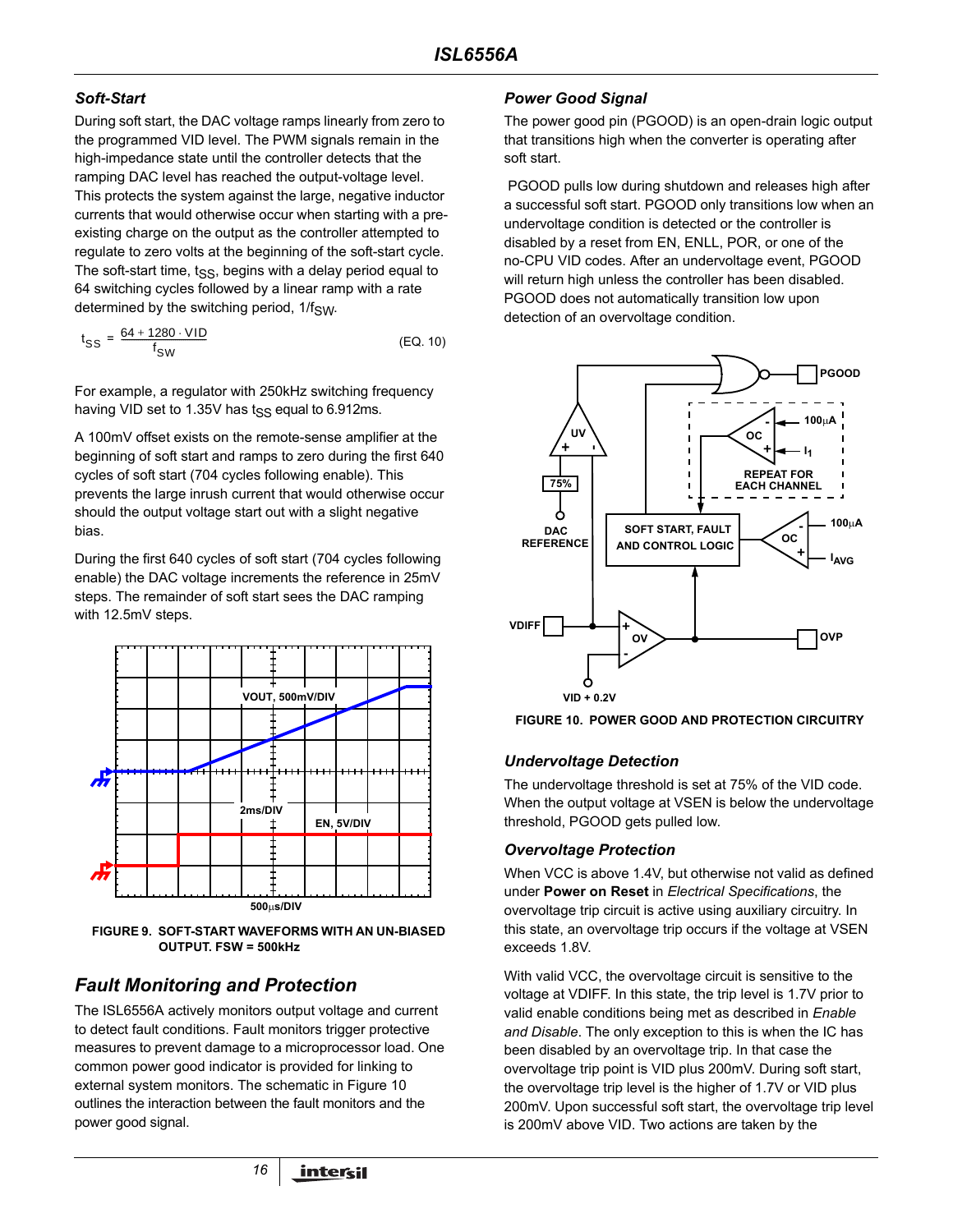ISL6556A to protect the microprocessor load when an overvoltage condition occurs.

At the inception of an overvoltage event, all PWM outputs are commanded low until the voltage at VSEN falls below 0.6V with valid VCC or 1.5V otherwise. This causes the Intersil drivers to turn on the lower MOSFETs and pull the output voltage below a level that might cause damage to the load. The PWM outputs remain low until VDIFF falls to the programmed DAC level when they enter a high-impedance state. The Intersil drivers respond to the high-impedance input by turning off both upper and lower MOSFETs. If the overvoltage condition reoccurs, the ISL6556A will again command the lower MOSFETs to turn on. The ISL6556A will continue to protect the load in this fashion as long as the overvoltage condition recurs.

Simultaneous to the protective action of the PWM outputs, the OVP pin pulls to VCC delivering up to 100mA to the gate of a crowbar MOSFET or SCR placed either on the input rail or the output rail. Turning on the MOSFET or SCR collapses the power rail and causes a fuse placed further up stream to blow. The fuse must be sized such that the MOSFET or SCR will not overheat before the fuse blows. The OVP pin is tolerant to 12V (see *Absolute Maximum Ratings*), so an external resistor pull up can be used to augment the driving capability. If using a pull up resistor in conjunction with the internal overvoltage protection function, care must be taken to avoid nuisance trips that could occur when VCC is below 2V. In that case, the controller is incapable of holding OVP low.

Once an overvoltage condition is detected, normal PWM operation ceases until the ISL6556A is reset. Cycling the voltage on EN or ENLL or VCC below the POR-falling threshold will reset the controller. Cycling the VID codes will not reset the controller.

#### *Overcurrent Protection*

ISL6556A has two levels of overcurrent protection. Each phase is protected from a sustained overcurrent condition on a delayed basis, while the combined phase currents are protected on an instantaneous basis.

In instantaneous protection mode, the ISL6556A takes advantage of the proportionality between the load current and the average current,  $I_{AVG}$  to detect an overcurrent condition. See the *Channel-Current Balance* section for more detail on how the average current is measured. The average current is continually compared with a constant 100µA reference current as shown in Figure 10. Once the average current exceeds the reference current, a comparator triggers the converter to shutdown.

In individual overcurrent protection mode, the ISL6556A continuously compares the current of each channel with the same 100µA reference current. If any channel current exceeds the reference current continuously for eight consecutive cycles, the comparator triggers the converter to shutdown.

*17*

At the beginning of overcurrent shutdown, the controller places all PWM signals in a high-impedance state commanding the Intersil MOSFET driver ICs to turn off both upper and lower MOSFETs. The system remains in this state a period of 4096 switching cycles. If the controller is still enabled at the end of this wait period, it will attempt a soft start. If the fault remains, trip-retry cycles continue indefinitely as shown in Figure 11 until either controller is disabled or the fault is cleared. Note that the energy delivered during trip-retry cycling is much less than during full-load operation, so there is no thermal hazard during this kind of operation.



**FIGURE 11. OVERCURRENT BEHAVIOR IN HICCUP MODE. FSW = 500kHz**

# *General Design Guide*

This design guide is intended to provide a high-level explanation of the steps necessary to create a multi-phase power converter. It is assumed that the reader is familiar with many of the basic skills and techniques referenced below. In addition to this guide, Intersil provides complete reference designs that include schematics, bills of materials, and example board layouts for all common microprocessor applications.

#### *Power Stages*

The first step in designing a multi-phase converter is to determine the number of phases. This determination depends heavily on the cost analysis which in turn depends on system constraints that differ from one design to the next. Principally, the designer will be concerned with whether components can be mounted on both sides of the circuit board; whether through-hole components are permitted; and the total board space available for power-supply circuitry. Generally speaking, the most economical solutions are those in which each phase handles between 15 and 20A. All surface-mount designs will tend toward the lower end of this current range. If through-hole MOSFETs and inductors can be used, higher per-phase currents are possible. In cases where board space is the limiting constraint, current may be pushed as high above 30A per phase, but these designs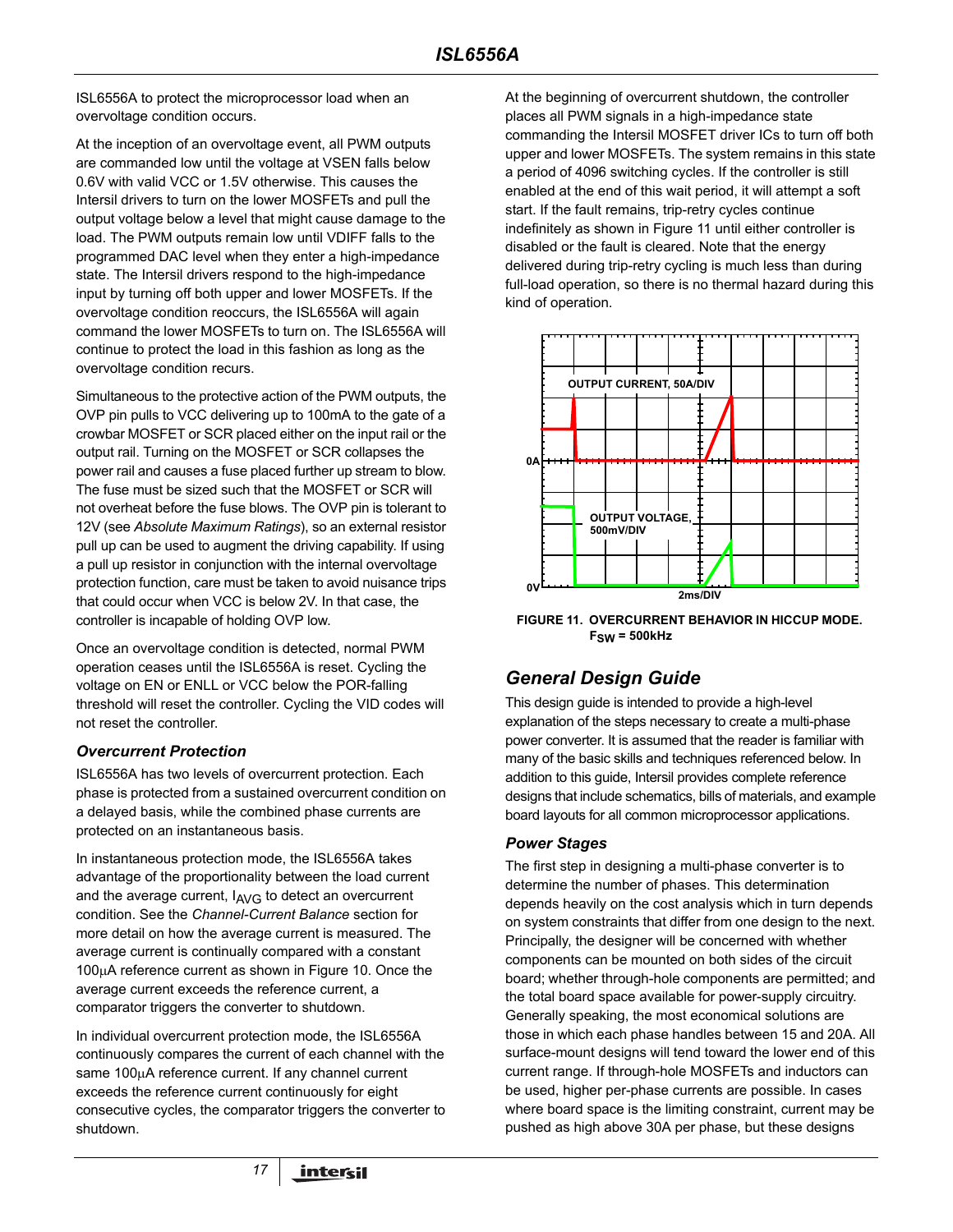require heat sinks and forced air to cool the MOSFETs, inductors and heat-dissipating surfaces.

#### **MOSFETs**

The choice of MOSFETs depends on the current each MOSFET will be required to conduct; the switching frequency; the capability of the MOSFETs to dissipate heat; and the availability and nature of heat sinking and air flow.

#### **LOWER MOSFET POWER CALCULATION**

The calculation for heat dissipated in the lower MOSFET is simple, since virtually all of the heat loss in the lower MOSFET is due to current conducted through the channel resistance ( $r_{DS(ON)}$ ). In Equation 11,  $I_M$  is the maximum continuous output current; I<sub>PP</sub> is the peak-to-peak inductor current (see Equation 1); d is the duty cycle ( $V_{\text{OUT}}/V_{\text{IN}}$ ); and L is the per-channel inductance.

$$
P_{LOW, 1} = r_{DS(ON)} \left[ \left( \frac{I_M}{N} \right)^2 (1 - d) + \frac{I_L \frac{2}{r} p(1 - d)}{12} \right]
$$
 (EQ. 11)

An additional term can be added to the lower-MOSFET loss equation to account for additional loss accrued during the dead time when inductor current is flowing through the lower-MOSFET body diode. This term is dependent on the diode forward voltage at  $I_M$ ,  $V_{D(ON)}$ ; the switching frequency, f<sub>S</sub>; and the length of dead times,  $t_{d1}$  and  $t_{d2}$ , at the beginning and the end of the lower-MOSFET conduction interval respectively.

$$
P_{LOW, 2} = V_{D(ON)} f_S \left[ \left( \frac{l_M}{N} + \frac{l_{PP}}{2} \right) t_{d1} + \left( \frac{l_M}{N} - \frac{l_{PP}}{2} \right) t_{d2} \right] (EQ. 12)
$$

Thus the total maximum power dissipated in each lower MOSFET is approximated by the summation of P<sub>LOW.1</sub> and PLOW,2.

#### **UPPER MOSFET POWER CALCULATION**

In addition to  $r_{DS(ON)}$  losses, a large portion of the upper-MOSFET losses are due to currents conducted across the input voltage  $(V_{1N})$  during switching. Since a substantially higher portion of the upper-MOSFET losses are dependent on switching frequency, the power calculation is more complex. Upper MOSFET losses can be divided into separate components involving the upper-MOSFET switching times; the lower-MOSFET body-diode reverserecovery charge,  $Q_{rr}$ ; and the upper MOSFET  $r_{DS(ON)}$ conduction loss.

When the upper MOSFET turns off, the lower MOSFET does not conduct any portion of the inductor current until the voltage at the phase node falls below ground. Once the lower MOSFET begins conducting, the current in the upper MOSFET falls to zero as the current in the lower MOSFET ramps up to assume the full inductor current. In Equation 13,

*18*

the required time for this commutation is  $t_1$  and the approximated associated power loss is  $P_{UP,1}$ .

$$
P_{\text{UP},1} \approx V_{\text{IN}} \left( \frac{I_{\text{M}}}{N} + \frac{I_{\text{PP}}}{2} \right) \left( \frac{t_1}{2} \right) f_{\text{S}}
$$
 (EQ. 13)

At turn on, the upper MOSFET begins to conduct and this transition occurs over a time  $t<sub>2</sub>$ . In Equation 14, the approximate power loss is  $P_{UP,2}$ .

$$
P_{\text{UP},2} \approx V_{\text{IN}} \left( \frac{I_{\text{M}}}{\text{N}} - \frac{I_{\text{PP}}}{2} \right) \left( \frac{t_2}{2} \right) f_{\text{S}}
$$
\n(EQ. 14)

A third component involves the lower MOSFET's reverserecovery charge,  $Q_{rr}$ . Since the inductor current has fully commutated to the upper MOSFET before the lower-MOSFET's body diode can draw all of  $Q_{rr}$ , it is conducted through the upper MOSFET across VIN. The power dissipated as a result is  $P_{UP,3}$  and is approximately

$$
P_{UP,3} = V_{IN} Q_{rr} f_S
$$
 (EQ. 15)

Finally, the resistive part of the upper MOSFETs is given in Equation 16 as  $P_{UP4}$ .

The total power dissipated by the upper MOSFET at full load can now be approximated as the summation of the results from Equations 13, 14, 15 and 16. Since the power equations depend on MOSFET parameters, choosing the correct MOSFETs can be an iterative process involving repetitive solutions to the loss equations for different MOSFETs and different switching frequencies.

$$
P_{UP,4} \approx r_{DS(ON)} \left[ \left( \frac{I_M}{N} \right)^2 d + \frac{I_{PP}^2}{12} \right]
$$
 (EQ. 16)

## *Current Sensing*

The ISEN pins are denoted ISEN1, ISEN2, ISEN3 and ISEN4. The resistors connected between these pins and the respective phase nodes determine the gains in the load-line regulation loop and the channel-current balance loop as well as setting the overcurrent trip point. Select values for these resistors based on the room temperature  $r_{DS(ON)}$  of the lower MOSFETs; the full-load operating current,  $I_{FI}$ ; and the number of phases, N using Equation 17 (see also Figure 3).

$$
R_{\text{ISEN}} = \frac{r_{\text{DS}(\text{ON})}}{70 \times 10^{-6}} \frac{I_{\text{FL}}}{N}
$$
 (EQ. 17)

In certain circumstances, it may be necessary to adjust the value of one or more ISEN resistor. When the components of one or more channels are inhibited from effectively dissipating their heat so that the affected channels run hotter than desired, choose new, smaller values of R<sub>ISEN</sub> for the affected phases (see the section entitled *Channel-Current Balance*). Choose  $R_{\text{ISFN}}$  *i*n proportion to the desired decrease in temperature rise in order to cause proportionally less current to flow in the hotter phase.

$$
R_{\text{ISEN},2} = R_{\text{ISEN}} \frac{\Delta T_2}{\Delta T_1}
$$
 (EQ. 18)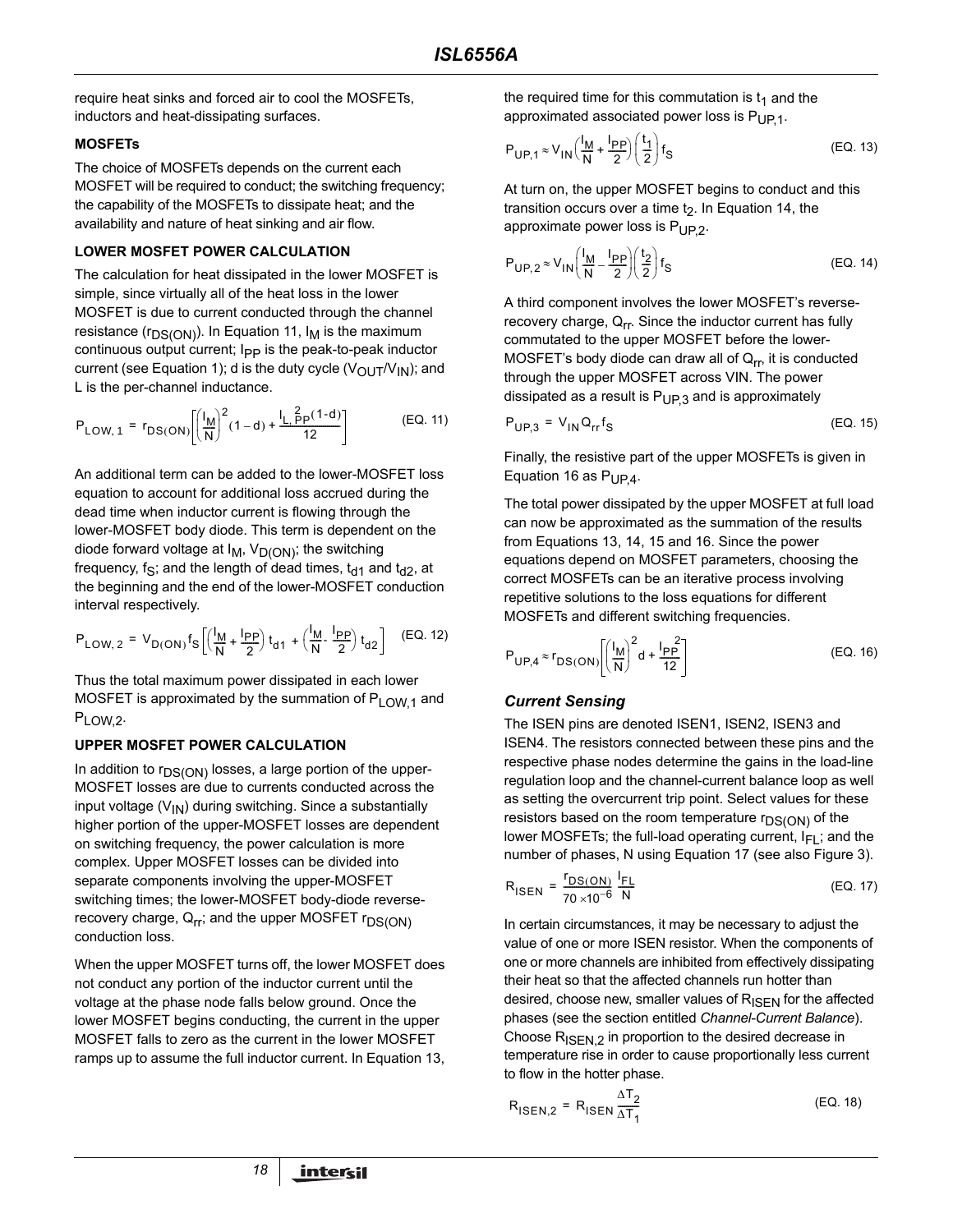In Equation 18, make sure that  $\Delta T_2$  is the desired temperature rise above the ambient temperature, and  $\Delta T_1$  is the measured temperature rise above the ambient temperature. While a single adjustment according to Equation 18 is usually sufficient, it may occasionally be necessary to adjust  $R_{\text{ISFN}}$  two or more times to achieve optimal thermal balance between all channels.

#### *Load-Line Regulation Resistor*

The load-line regulation resistor is labeled  $R_{FB}$  in Figure 5. Its value depends on the desired full-load droop voltage  $(V_{DROOP}$  in Figure 5). If Equation 17 is used to select each ISEN resistor, the load-line regulation resistor is as shown in Equation 19.

$$
R_{FB} = \frac{V_{DROOP}}{70 \times 10^{-6}}
$$
 (EQ. 19)

If one or more of the ISEN resistors is adjusted for thermal balance, as in Equation 18, the load-line regulation resistor should be selected according to Equation 20 where  $I_{FL}$  is the full-load operating current and  $R_{\text{ISEN}(n)}$  is the ISEN resistor connected to the n<sup>th</sup> ISEN pin.

$$
R_{FB} = \frac{V_{DROOP}}{I_{FL} I_{DS(ON)}} \sum_{n} R_{ISEN(n)}
$$
 (EQ. 20)

#### *Compensation*

The two opposing goals of compensating the voltage regulator are stability and speed. Depending on whether the regulator employs the optional load-line regulation as described in *Load-Line Regulation*.

#### **COMPENSATING LOAD-LINE REGULATED CONVERTER**

The load-line regulated converter behaves in a similar manner to a peak-current mode controller because the two poles at the output-filter L-C resonant frequency split with the introduction of current information into the control loop. The final location of these poles is determined by the system function, the gain of the current signal, and the value of the compensation components,  $R_C$  and  $C_C$ .

Since the system poles and zero are affected by the values of the components that are meant to compensate them, the solution to the system equation becomes fairly complicated. Fortunately there is a simple approximation that comes very close to an optimal solution. Treating the system as though it were a voltage-mode regulator by compensating the L-C poles and the ESR zero of the voltage-mode approximation yields a solution that is always stable with very close to ideal transient performance.

*19*



# **FIGURE 12. COMPENSATION CONFIGURATION FOR**

The feedback resistor,  $R_{FB}$ , has already been chosen as outlined in *Load-Line Regulation Resistor*. Select a target bandwidth for the compensated system,  $f_0$ . The target bandwidth must be large enough to assure adequate transient performance, but smaller than 1/3 of the perchannel switching frequency. The values of the compensation components depend on the relationships of  $f_0$ to the L-C pole frequency and the ESR zero frequency. For each of the following three, there is a separate set of equations for the compensation components.

Case 1:

$$
R_C = R_{FB} \frac{2\pi f_0 V_{pp} \sqrt{LC}}{0.75 V_{IN}}
$$

$$
C_C = \frac{0.75 V_{IN}}{2\pi V_{pp} R_{FB} f_0}
$$

1  $\frac{1}{2\pi\sqrt{LC}}$  > f<sub>0</sub>

Case 2:

$$
\frac{1}{2\pi\sqrt{LC}} \le f_0 < \frac{1}{2\pi C(ESR)}
$$
\n
$$
R_C = R_{FB} \frac{V_{PP}(2\pi)^2 f_0^2 LC}{0.75 V_{IN}} \qquad (EQ. 21)
$$
\n
$$
C_C = \frac{0.75 V_{IN}}{(2\pi)^2 f_0^2 V_{PP} R_{FB} \sqrt{LC}}
$$

Case 3:

$$
f_0 > \frac{1}{2\pi C (ESR)}
$$
  
\n
$$
R_C = R_{FB} \frac{2\pi f_0 V_{pp} L}{0.75 V_{IN} (ESR)}
$$
  
\n
$$
C_C = \frac{0.75 V_{IN} (ESR) \sqrt{C}}{2\pi V_{pp} R_{FB} f_0 \sqrt{L}}
$$

1

In Equations 21, L is the per-channel filter inductance divided by the number of active channels; C is the sum total of all output capacitors; ESR is the equivalent-series resistance of the bulk output-filter capacitance; and  $V_{PP}$  is the peak-to-peak sawtooth signal amplitude as described in Figure 4 and *Electrical Specifications*.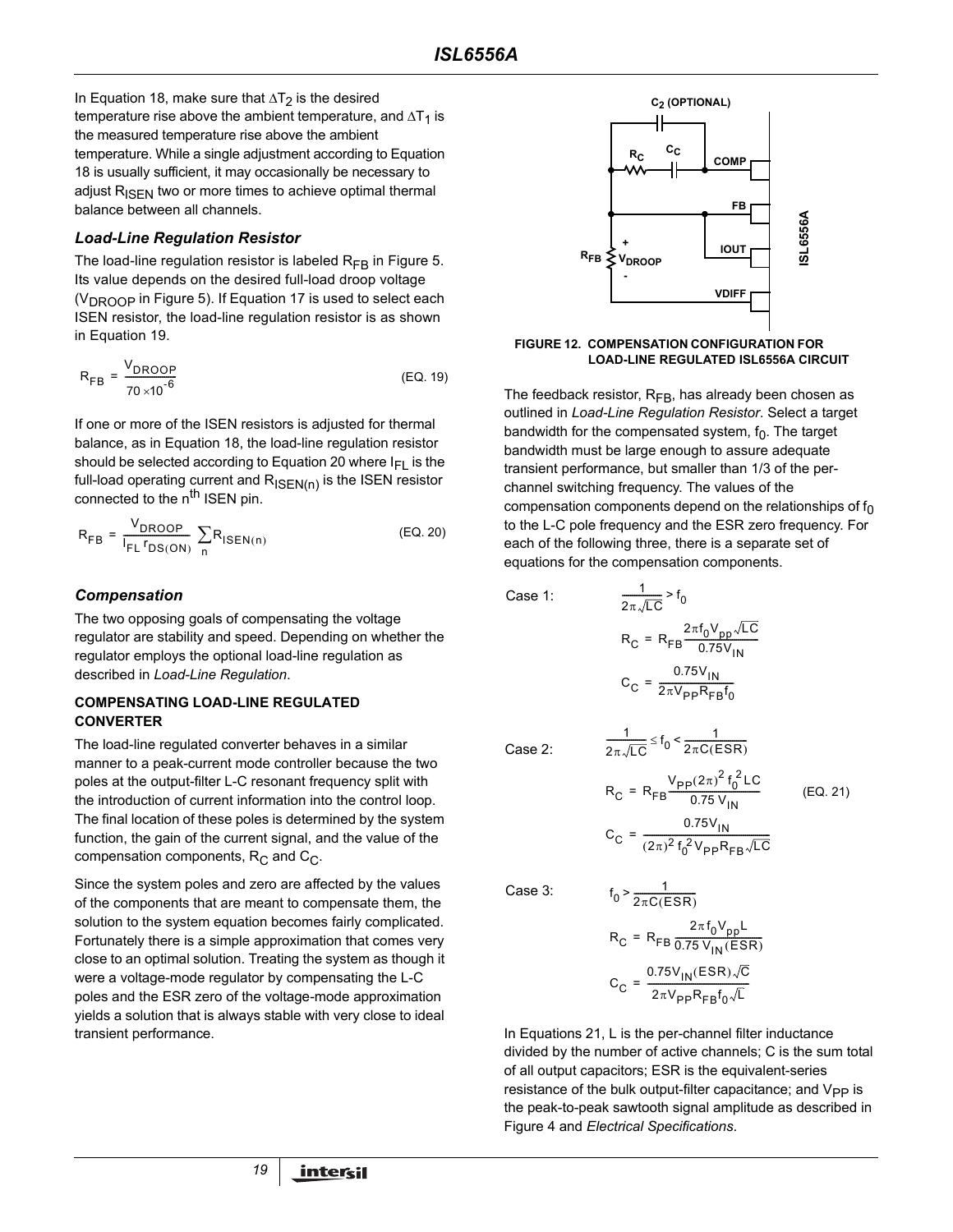Once selected, the compensation values in Equations 21 assure a stable converter with reasonable transient performance. In most cases, transient performance can be improved by making adjustments to  $R<sub>C</sub>$ . Slowly increase the value of  $R<sub>C</sub>$  while observing the transient performance on an oscilloscope until no further improvement is noted. Normally,  $C_{\text{C}}$  will not need adjustment. Keep the value of  $C_{\text{C}}$  from Equations 21 unless some performance issue is noted.

The optional capacitor  $C_2$ , is sometimes needed to bypass noise away from the PWM comparator (see Figure 12). Keep a position available for  $C_2$ , and be prepared to install a highfrequency capacitor of between 22pF and 150pF in case any leading-edge jitter problem is noted.

#### *Output Filter Design*

The output inductors and the output capacitor bank together to form a low-pass filter responsible for smoothing the pulsating voltage at the phase nodes. The output filter also must provide the transient energy until the regulator can respond. Because it has a low bandwidth compared to the switching frequency, the output filter necessarily limits the system transient response. The output capacitor must supply or sink load current while the current in the output inductors increases or decreases to meet the demand.

In high-speed converters, the output capacitor bank is usually the most costly (and often the largest) part of the circuit. Output filter design begins with minimizing the cost of this part of the circuit. The critical load parameters in choosing the output capacitors are the maximum size of the load step, ∆I; the load-current slew rate, di/dt; and the maximum allowable output-voltage deviation under transient loading, ∆V<sub>MAX</sub>. Capacitors are characterized according to their capacitance, ESR, and ESL (equivalent series inductance).

At the beginning of the load transient, the output capacitors supply all of the transient current. The output voltage will initially deviate by an amount approximated by the voltage drop across the ESL. As the load current increases, the voltage drop across the ESR increases linearly until the load current reaches its final value. The capacitors selected must have sufficiently low ESL and ESR so that the total outputvoltage deviation is less than the allowable maximum. Neglecting the contribution of inductor current and regulator response, the output voltage initially deviates by an amount

$$
\Delta V \approx (ESL) \frac{di}{dt} + (ESR) \Delta I
$$
 (EQ. 22)

The filter capacitor must have sufficiently low ESL and ESR so that  $\Delta V \leq \Delta V_{MAX}$ .

Most capacitor solutions rely on a mixture of high-frequency capacitors with relatively low capacitance in combination with bulk capacitors having high capacitance but limited high-frequency performance. Minimizing the ESL of the high-frequency capacitors allows them to support the output voltage as the current increases. Minimizing the ESR of the bulk capacitors allows them to supply the increased current with less output voltage deviation.

The ESR of the bulk capacitors also creates the majority of the output-voltage ripple. As the bulk capacitors sink and source the inductor ac ripple current (see *Interleaving* and Equation 2), a voltage develops across the bulk-capacitor ESR equal to  $I_{C,PP}$  (ESR). Thus, once the output capacitors are selected, the maximum allowable ripple voltage,  $V_{PP(MAX)}$ , determines the lower limit on the inductance.

$$
L \geq (ESR) \frac{(V_{IN} \cdot N V_{OUT}) V_{OUT}}{f_S V_{IN} V_{PP(MAX)}}
$$
 (EQ. 23)

Since the capacitors are supplying a decreasing portion of the load current while the regulator recovers from the transient, the capacitor voltage becomes slightly depleted. The output inductors must be capable of assuming the entire load current before the output voltage decreases more than ∆V<sub>MAX</sub>. This places an upper limit on inductance.

Equation 24 gives the upper limit on L for the cases when the trailing edge of the current transient causes a greater output-voltage deviation than the leading edge. Equation 25 addresses the leading edge. Normally, the trailing edge dictates the selection of L because duty cycles are usually

$$
L \leq \frac{2NCV_O}{(\Delta I)^2} [\Delta V_{MAX} - \Delta I(ESR)]
$$
 (EQ. 24)

$$
L \leq \frac{(1.25)NC}{(\Delta I)^2} [\Delta V_{MAX} \cdot \Delta I(ESR)](V_{1N} \cdot V_{O})
$$
 (EQ. 25)

less than 50%. Nevertheless, both inequalities should be evaluated, and L should be selected based on the lower of the two results. In each equation, L is the per-channel inductance, C is the total output capacitance, and N is the number of active channels.

#### *Input Supply Voltage Selection*

The VCC input of the ISL6556A can be connected either directly to a +5V supply or through a current limiting resistor to a +12V supply. An integrated 5.8V shunt regulator maintains the voltage on the VCC pin when a +12V supply is used. A 300 $\Omega$  resistor is suggested for limiting the current into the VCC pin to a worst-case maximum of approximately 25mA.

#### *Switching Frequency*

There are a number of variables to consider when choosing the switching frequency, as there are considerable effects on the upper-MOSFET loss calculation. These effects are outlined in *MOSFETs*, and they establish the upper limit for the switching frequency. The lower limit is established by the requirement for fast transient response and small outputvoltage ripple as outlined in *Output Filter Design*. Choose the lowest switching frequency that allows the regulator to meet the transient-response requirements.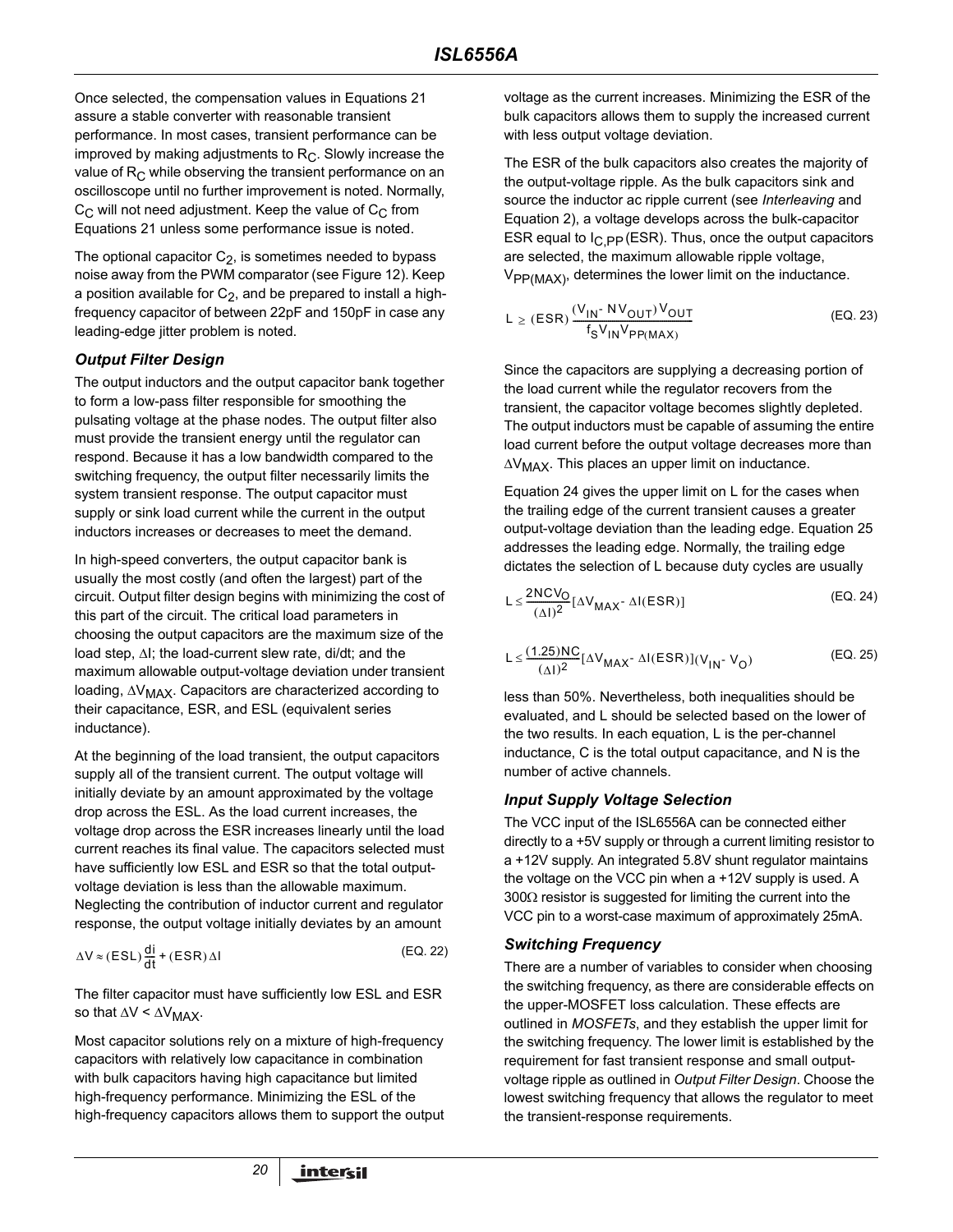

<span id="page-20-0"></span>Switching frequency is determined by the selection of the frequency-setting resistor,  $R_T$  (see the figures labeled *Typical Application* on pages 4 and 5). Figure 13 and Equation 26 are provided to assist in selecting the correct value for  $R_T$ .

 $R_T = 1.0203(10)^{[10.6258 \cdot (1.03167) \log(f_S)]} - 1200$  $= 1.0203(10)^{10.0230}$  (1.03107)log(1S)  $= 1200$  (EQ. 26)

#### *Input Capacitor Selection*

The input capacitors are responsible for sourcing the ac component of the input current flowing into the upper MOSFETs. Their RMS current capacity must be sufficient to handle the ac component of the current drawn by the upper MOSFETs which is related to duty cycle and the number of active phases.

For a two phase design, use Figure 14 to determine the input-capacitor RMS current requirement given the duty cycle, maximum sustained output current  $(I<sub>O</sub>)$ , and the ratio of the per-phase peak-to-peak inductor current ( $I_{\text{L}}$ , pp) to  $I_{\text{O}}$ . Select a bulk capacitor with a ripple current rating which will minimize the total number of input capacitors required to support the RMS current calculated. The voltage rating of the capacitors should also be at least 1.25 times greater than the maximum input voltage.

Figures 15 and 16 provide the same input RMS current information for three and four phase designs respectively. Use the same approach to selecting the bulk capacitor type and number as described above.

Low capacitance, high-frequency ceramic capacitors are needed in addition to the bulk capacitors to suppress leading and falling edge voltage spikes. The result from the high current slew rates produced by the upper MOSFETs turn on and off. Select low ESL ceramic capacitors and place one as close as possible to each upper MOSFET drain to minimize board parasitic impedances and maximize suppression.

*21*



**FIGURE 14. NORMALIZED INPUT-CAPACITOR RMS CURRENT vs DUTY CYCLE FOR 2-PHASE CONVERTER**



**FIGURE 15. NORMALIZED INPUT-CAPACITOR RMS CURRENT vs DUTY CYCLE FOR 3-PHASE CONVERTER**



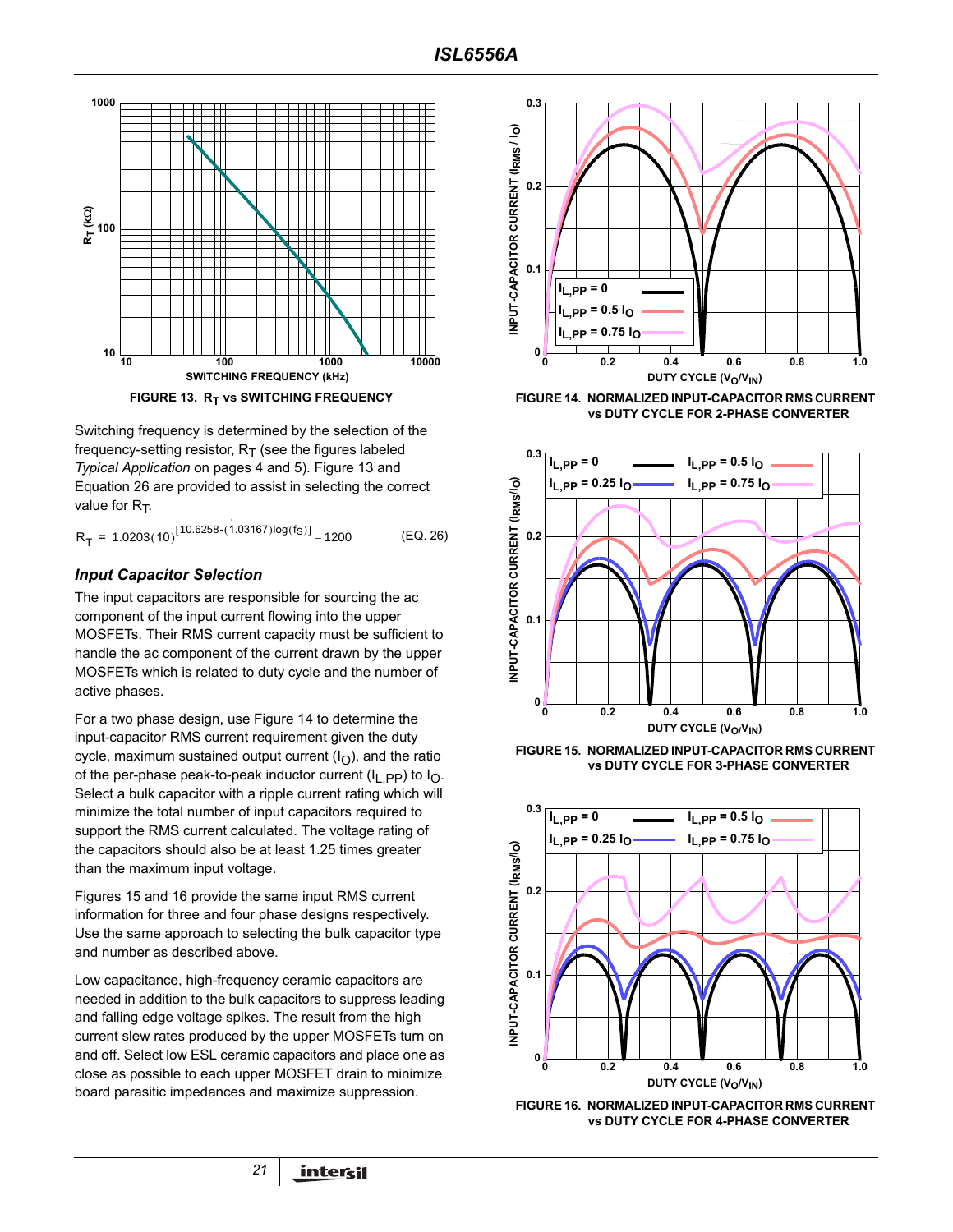#### **MULTI-PHASE RMS IMPROVEMENT**

Figure 17 is provided as a reference to demonstrate the dramatic reductions in input-capacitor RMS current upon the implementation of the multi-phase topology. For example, compare the input RMS current requirements of a two-phase converter versus that of a single phase. Assume both converters have a duty cycle of 0.25, maximum sustained output current of 40A, and a ratio of  $I<sub>C</sub>$  pp to  $I<sub>O</sub>$  of 0.5. The single phase converter would require 17.3 Arms current capacity while the two-phase converter would only require 10.9 Arms. The advantages become even more pronounced when output current is increased and additional phases are added to keep the component cost down relative to the single phase approach.



**FIGURE 17. NORMALIZED INPUT-CAPACITOR RMS CURRENT vs DUTY CYCLE FOR SINGLE-PHASE CONVERTER**

# *Layout Considerations*

The following layout strategies are intended to minimize the impact of board parasitic impedances on converter performance and to optimize the heat-dissipating capabilities of the printed-circuit board. These sections highlight some important practices which should not be overlooked during the layout process.

### *Component Placement*

Within the allotted implementation area, orient the switching components first. The switching components are the most critical because they carry large amounts of energy and tend to generate high levels of noise. Switching component placement should take into account power dissipation. Align the output inductors and MOSFETs such that space between the components is minimized while creating the PHASE plane. Place the Intersil MOSFET driver IC as close as possible to the MOSFETs they control to reduce the parasitic impedances due to trace length between critical driver input and output signals. If possible, duplicate the same placement of these components for each phase.

Next, place the input and output capacitors. Position one high-frequency ceramic input capacitor next to each upper MOSFET drain. Place the bulk input capacitors as close to the upper MOSFET drains as dictated by the component size and dimensions. Long distances between input capacitors and MOSFET drains result in too much trace inductance and a reduction in capacitor performance. Locate the output capacitors between the inductors and the load, while keeping them in close proximity to the microprocessor socket.

The ISL6556A can be placed off to one side or centered relative to the individual phase switching components. Routing of sense lines and PWM signals will guide final placement. Critical small signal components to place close to the controller include the ISEN resistors,  $R_T$  resistor, feedback resistor, and compensation components.

Bypass capacitors for the ISL6556A and HIP660X driver bias supplies must be placed next to their respective pins. Trace parasitic impedances will reduce their effectiveness.

## *Plane Allocation and Routing*

Dedicate one solid layer, usually a middle layer, for a ground plane. Make all critical component ground connections with vias to this plane. Dedicate one additional layer for power planes; breaking the plane up into smaller islands of common voltage. Use the remaining layers for signal wiring.

Route phase planes of copper filled polygons on the top and bottom once the switching component placement is set. Size the trace width between the driver gate pins and the MOSFET gates to carry 1A of current. When routing components in the switching path, use short wide traces to reduce the associated parasitic impedances.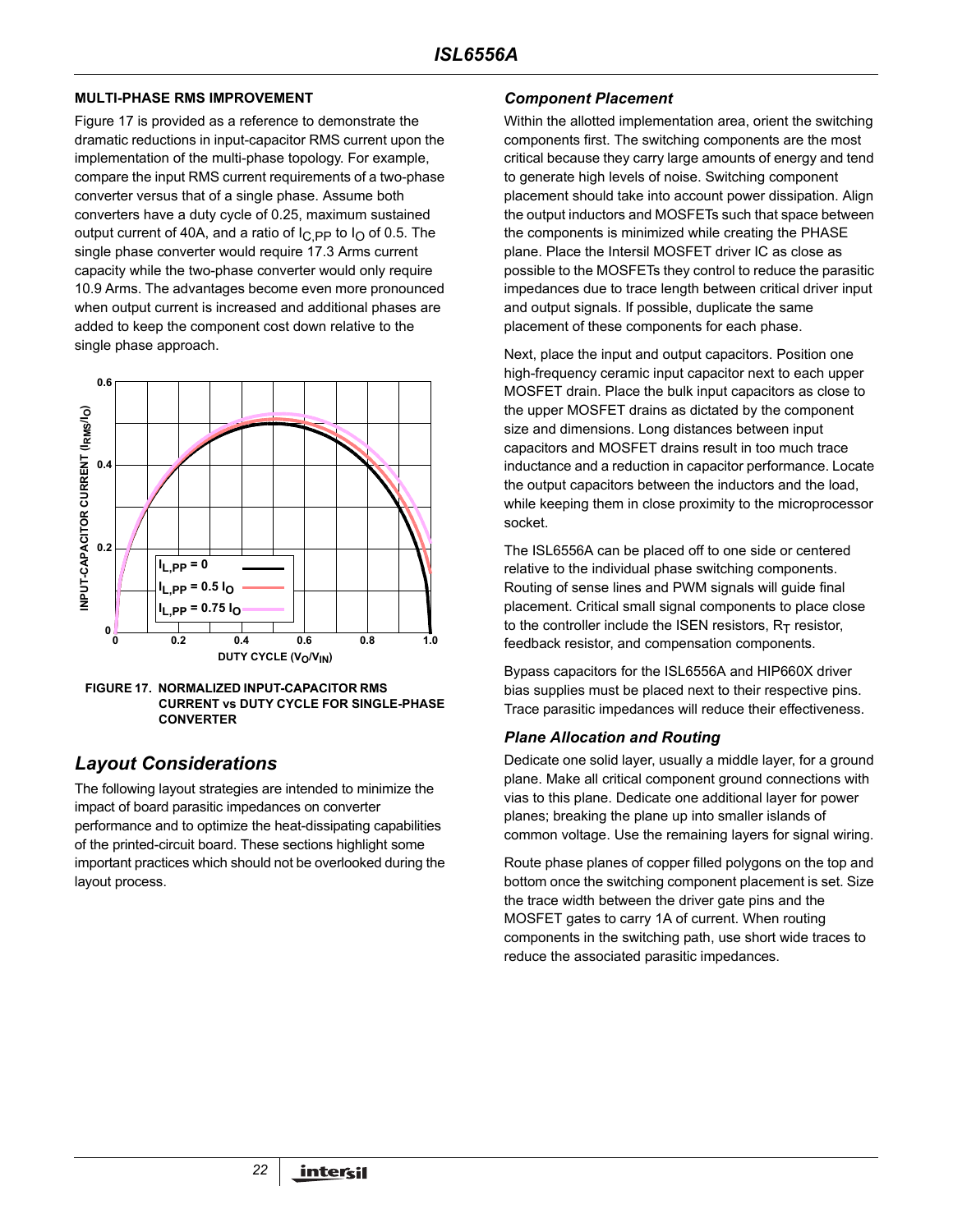# **Small Outline Plastic Packages (SOIC)**



#### NOTES:

- 1. Symbols are defined in the "MO Series Symbol List" in Section 2.2 of Publication Number 95.
- 2. Dimensioning and tolerancing per ANSI Y14.5M**-**1982.
- 3. Dimension "D" does not include mold flash, protrusions or gate burrs. Mold flash, protrusion and gate burrs shall not exceed 0.15mm (0.006 inch) per side.
- 4. Dimension "E" does not include interlead flash or protrusions. Interlead flash and protrusions shall not exceed 0.25mm (0.010 inch) per side.
- 5. The chamfer on the body is optional. If it is not present, a visual index feature must be located within the crosshatched area.
- 6. "L" is the length of terminal for soldering to a substrate.
- 7. "N" is the number of terminal positions.
- 8. Terminal numbers are shown for reference only.
- 9. The lead width "B", as measured 0.36mm (0.014 inch) or greater above the seating plane, shall not exceed a maximum value of 0.61mm (0.024 inch)
- 10. Controlling dimension: MILLIMETER. Converted inch dimensions are not necessarily exact.

#### **M28.3 (JEDEC MS-013-AE ISSUE C**) **28 LEAD WIDE BODY SMALL OUTLINE PLASTIC PACKAGE**

|                | <b>INCHES</b> |             | <b>MILLIMETERS</b> |             |              |
|----------------|---------------|-------------|--------------------|-------------|--------------|
| <b>SYMBOL</b>  | <b>MIN</b>    | <b>MAX</b>  | <b>MIN</b>         | <b>MAX</b>  | <b>NOTES</b> |
| A              | 0.0926        | 0.1043      | 2.35               | 2.65        |              |
| A <sub>1</sub> | 0.0040        | 0.0118      | 0.10               | 0.30        |              |
| B              | 0.013         | 0.0200      | 0.33               | 0.51        | 9            |
| C              | 0.0091        | 0.0125      | 0.23               | 0.32        |              |
| D              | 0.6969        | 0.7125      | 17.70              | 18.10       | 3            |
| E              | 0.2914        | 0.2992      | 7.40               | 7.60        | 4            |
| e              |               | 0.05 BSC    |                    | 1.27 BSC    |              |
| н              | 0.394         | 0.419       | 10.00              | 10.65       |              |
| h              | 0.01          | 0.029       | 0.25               | 0.75        | 5            |
| L              | 0.016         | 0.050       | 0.40               | 1.27        | 6            |
| N              |               | 28          | 28                 |             | 7            |
| $\alpha$       | $0^{\circ}$   | $8^{\circ}$ | 0°                 | $8^{\circ}$ |              |

Rev. 0 12/93